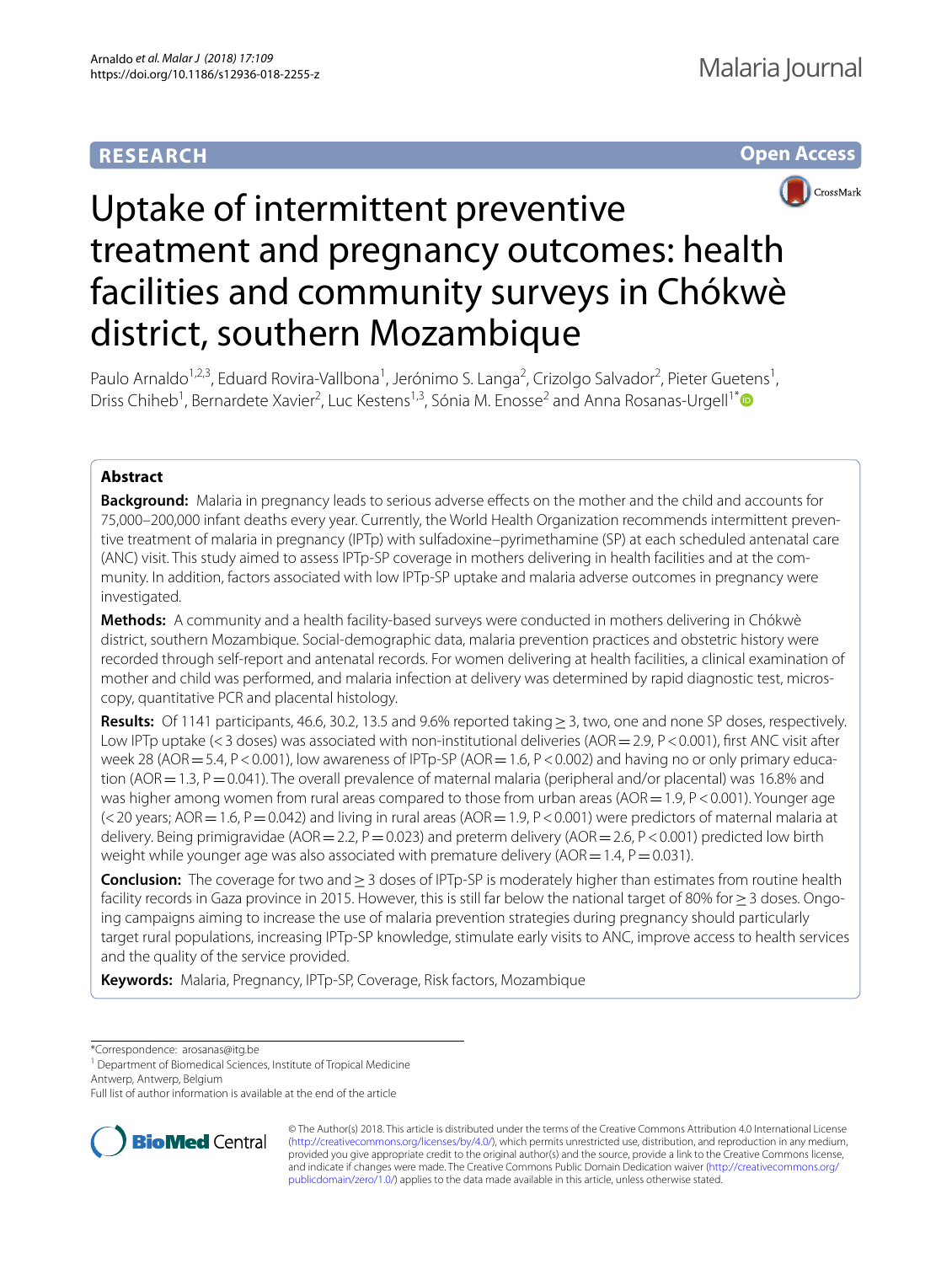# **Background**

Although the global burden of malaria has been considerably reduced over recent years, it remains a major public health problem in sub-Saharan Africa (SSA), where 190 million cases and 394,680 deaths occurred in 2015 [\[1\]](#page-11-0). It is estimated that in the SSA region, 32 million pregnant women are at risk of acquiring malaria in pregnancy (MiP) every year [[2,](#page-11-1) [3](#page-11-2)].

MiP is associated with increased risk of both maternal and neonatal adverse outcomes including maternal anaemia (which leads to increased maternal mortality), delivery of low birth weight (LBW) infants, premature delivery, stillbirth and increased perinatal and infant mortality  $[4, 5]$  $[4, 5]$  $[4, 5]$  $[4, 5]$ . Women in their first pregnancy are at high risk of infection due to lack of specifc immunity against the *Plasmodium falciparum* variant surface antigen VAR2csa, that mediates specifc sequestration of parasites to placental tissue [\[6](#page-11-5), [7](#page-11-6)].

To prevent MiP in areas with moderate to high malaria transmission the World Health Organization (WHO) recommends the use of insecticide-treated nets (ITNs) and intermittent preventive treatment in pregnancy (IPTp) with at least three doses of sulfadoxine–pyrimethamine (SP), administered at scheduled antenatal care (ANC) visits regardless of the presence of parasites and signs of malaria  $[8]$  $[8]$ . Despite the fact that IPTp-SP has been rolled out for many years in SSA countries, several studies in the region report a low IPTp-SP coverage [\[9](#page-11-8), [10\]](#page-11-9). In 2015, only 50% of women in 36 reporting countries in the African region received two SP doses, while only 31% received  $\geq$  3 doses [\[2](#page-11-1)]. The major factors that have been associated with low IPTp-SP uptake include the number and timing of ANC visits, the lack of knowledge of MiP adverse consequences [\[11](#page-11-10)], systemic factors such as lack of clear policies and guidelines, as well as insufficient training, supervision, and quality assurance at the health facility level  $[10, 12-14]$  $[10, 12-14]$  $[10, 12-14]$  $[10, 12-14]$  and drug stockouts [\[15\]](#page-11-13). In addition, women that have non-institutional deliveries (deliveries at home) may be more likely to beneft less from health care including prenatal consultations and hence, receive less IPTp-SP doses [\[16,](#page-11-14) [17](#page-11-15)].

In Mozambique, where malaria is endemic and transmission is perennial, MiP is the most important cause of maternal death and contributes to the high overall maternal mortality rates (408 of maternal mortality per 100,000 births in 2011) [[18](#page-11-16)] and delivery of LBW infants (4.3% overall in 2016) observed in the country [\[19](#page-11-17)]. IPTp-SP was frst implemented in the country in 2006 delivered free of charge to all pregnant women under directlyobserved treatment (DOT) [[20](#page-11-18)]. In 2014, the national guidelines were updated and implemented countrywide to adjust to the current≥3 SP-dose WHO recommendation [\[21\]](#page-11-19). Although the collection of robust data on IPTp coverage is essential to monitor, evaluate and further improve the currently implemented MiP interventions, in Mozambique IPTp coverage available data is based mainly on routine annual reports from health centres (often lacking completeness and accuracy) [\[21](#page-11-19)], household surveys (HH) of HIV and malaria indicators at the province level [\[22](#page-11-20)] and retrospective studies (which do not reflect the current situation) [[15\]](#page-11-13).

In 2015, a national HH survey with data collection at the provincial level, reported an IPTp-SP country coverage of 51.4% for one dose, 34.2% for two doses and 22.4% for  $\geq$  3 doses [[22\]](#page-11-20). This study was conducted to determine the coverage of IPTp-SP uptake in Chókwè district (Gaza Province), where malaria prevalence in the general population was reported at 32.5% in 2016 (Chókwè district health services 2016, unpublished data), at the time of implementation of the new WHO recommendation of IPTp. Importantly, the study collected information on factors potentially related to low IPTp-SP uptake both in health facilities and at the community level (among women with non-institutional deliveries). In addition, on these mothers delivering at the health facility, factors associated with malaria infection at delivery and adverse pregnancy outcomes were also investigated.

# **Methods**

# **Study site**

This study was conducted in the Chókwè district between June 2014 and June 2015. Chókwè is located in Gaza Province along the Limpopo River in the southern region of Mozambique, approximately 220 kilometres northwest of Maputo, the capital city of the country. The district has an area of 2466  $km^2$  and an estimated population of 214,183 inhabitants [\[23](#page-11-21)]. Chókwè district includes four administrative areas: Chókwè, Liónde, Macarretane and Xilembene (Fig.  $1$ ). The main economic activities of the district population are subsistence farming, large rice productions supported by major irrigation systems, livestock keeping and small business. Malaria, which is mostly attributable to *P. falciparum*, is endemic in this area with the majority of cases occurring during the rainy season from November to April.

A continuous health and demographic surveillance system (HDSS)—including 135,616 habitants (63.3% of the district population) and occupying an area of approximately 600 km<sup>2</sup> within a 25 km radius of Chókwè City is run by the "Centro de Investigação e Treino em Saúde de Chókwè", a clinical research centre afliated with the National Institute of Health—Ministry of Health of Mozambique. The HDSS catchment area includes fifteen villages, eight of which belong to the Chókwè Municipality (classifed as urban) and seven to Liónde and Macarretane (classifed as rural). Data routinely registered in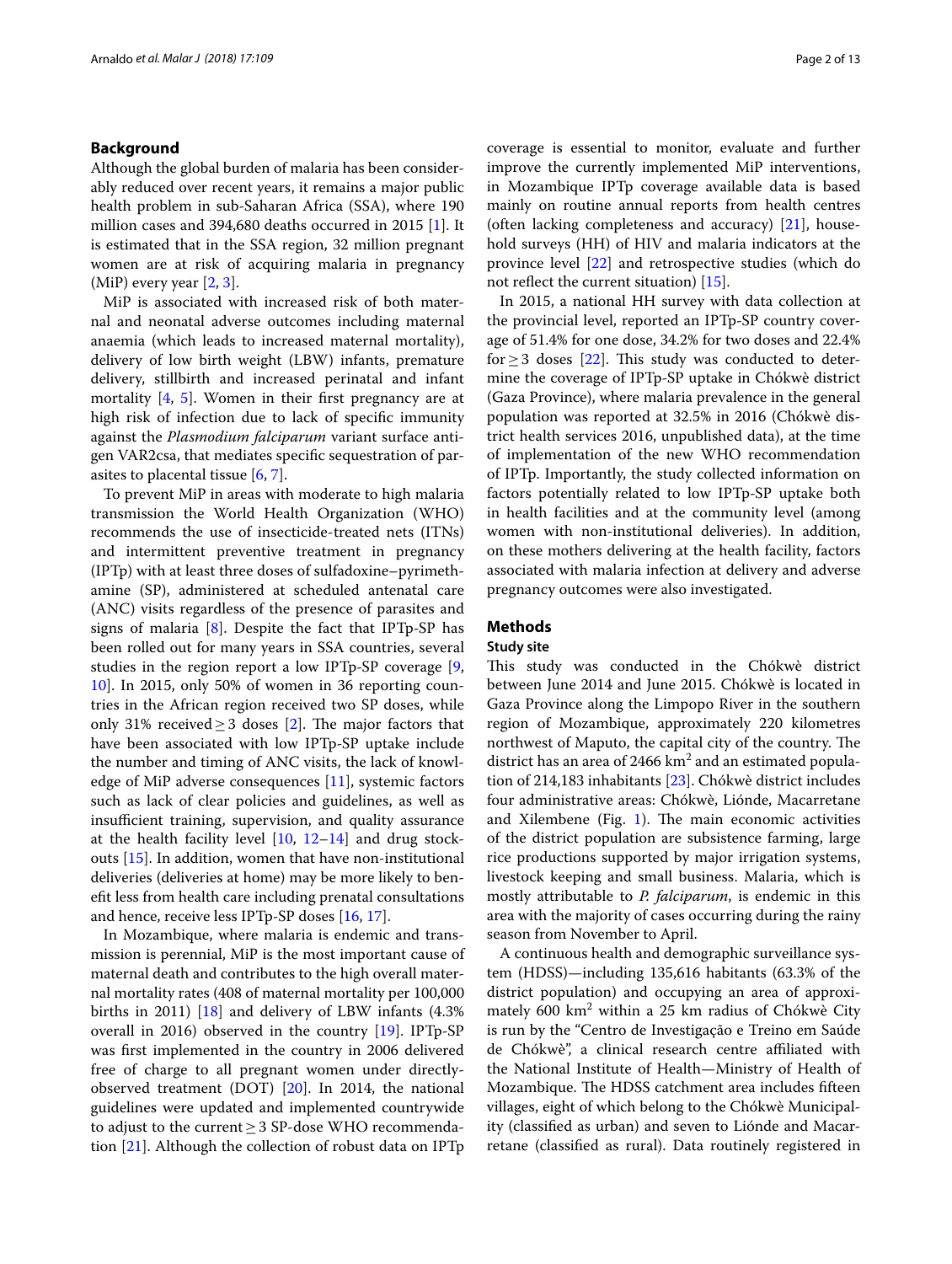

<span id="page-2-0"></span>the HDSS includes migrations, pregnancies, births and deaths (Bonzela et al. pers.comm.).

### **Study design and population**

Although during the last 10 years Mozambique has achieved signifcant progress in the coverage of institutional deliveries, an important proportion of these still occur mainly in rural communities  $[18, 19, 22]$  $[18, 19, 22]$  $[18, 19, 22]$  $[18, 19, 22]$  $[18, 19, 22]$  $[18, 19, 22]$ . Therefore, to obtain accurate data on IPTp coverage in the area under HDSS surveillance, a community and health facility based surveys were conducted. The community survey included women with non-institutional deliveries during the study period, while the health facility survey included women delivering at (i) Chókwè Hospital, (ii) Peripheral Health Centre of Terceiro Bairro, (iii) Peripheral Health Centre of Liónde and (iv) Peripheral Health Centre of Conhane, all located within the Chókwè HDSS catchment area (Fig. [1](#page-2-0)). Chókwè Hospital is located in urban area (Chókwè municipality) and is the reference hospital providing assistance for all Chókwè district population and neighbouring districts.

Women were enrolled in the study if they fulflled the following inclusion criteria: (i) aged between 15 and 48 years, (ii) having a singleton delivery, and (iii) being a permanent resident of the area under HDSS surveillance in the Chókwè district. HIV positive women receiving antiretroviral treatment or prophylactic treatment with co-trimoxazole were excluded from the study, since IPTp-SP is not recommended in these women due to potential

adverse drug reactions [\[24](#page-11-22)]. Written informed consents were obtained from all women before enrolment into the study.

# **Sample size**

In Mozambique, WHO's recommendation of at least three doses of IPTp-SP during pregnancy was implemented in 2014. Therefore, the sample size calculation was based on the estimate of the proportion of pregnant women receiving three or more IPTp-SP in Gaza province. This was approximately  $28\%$  in  $2014$   $[21]$  $[21]$ . With a margin of error of  $\pm$ 4% using an alpha type-1 error of 5%, at least 1038 delivering women during the study period were estimated to be included.

# **Data collection and study procedures**

Data were collected by trained midwives and HDSS health-workers who were specifcally trained for this study. A structured questionnaire in Portuguese and local Changana language was administrated to document socio-demographic data including age, residence, marital status, education, occupation, knowledge of IPTp and use of ITN. Antenatal data were obtained from the mother's antenatal card and included parity, gestational age at the frst ANC, and timing of IPTp-SP doses. Women with non-institutional deliveries were identifed through the HDSS by comparing births registered in the database and hospital registers, and the interviews were conducted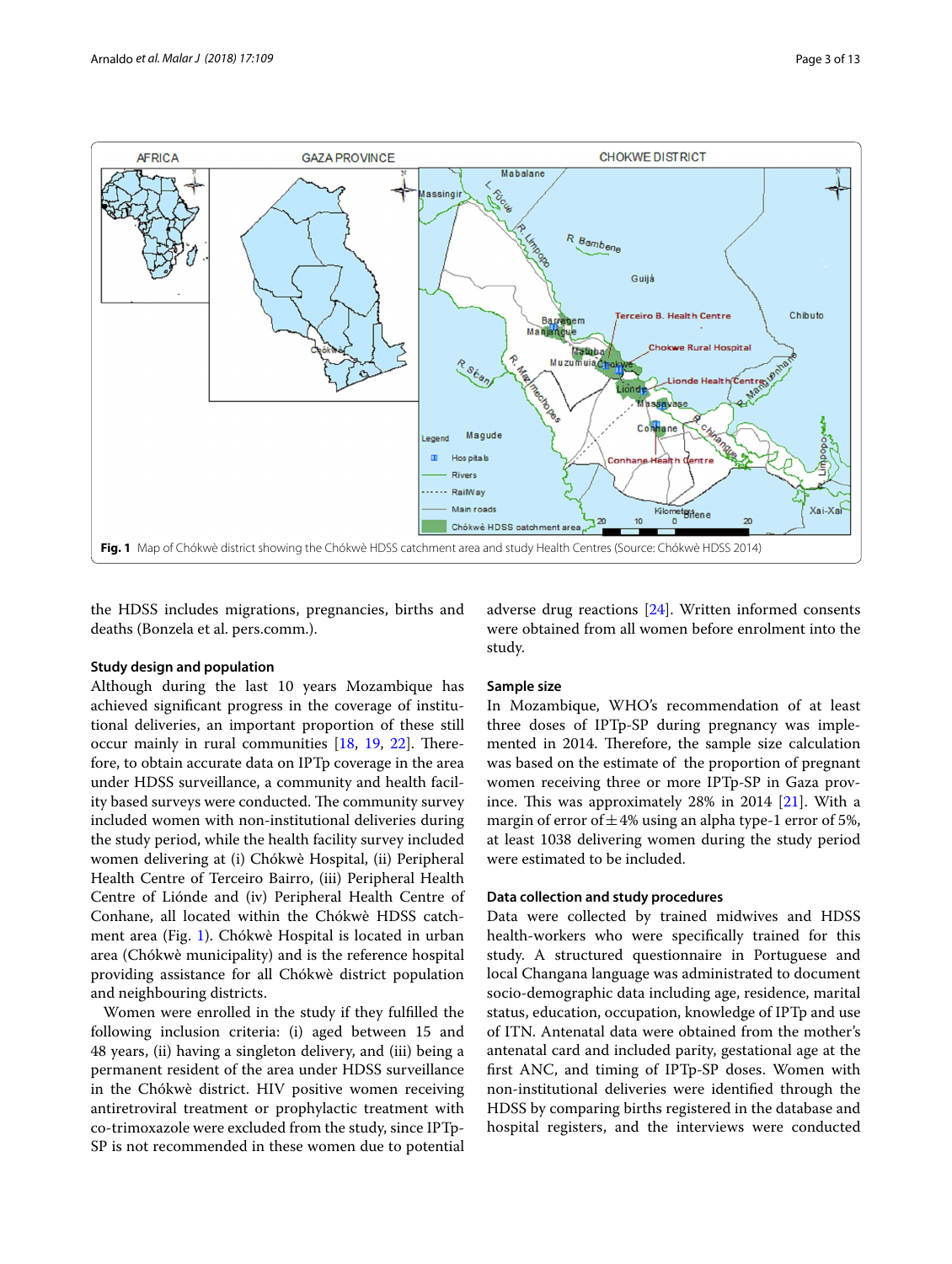within 3 months after the date of delivery to minimize recall bias.

In the health facility survey, parturient women were examined by a hospital clinician. Axillary body temperature was recorded and 3 ml of venous blood sample was collected immediately after delivery in ethylene diamine tetra acetic acid (EDTA) containing tubes. Peripheral venous blood samples were used to assess hemoglobin levels (HemoCue 301, Angelholm, Sweden), *P. falciparum* infection using RDT (SD Bioline Malaria Antigen Pf, Standard Diagnostic Inc, South Korea) and to prepare blood slides and samples for posterior diagnosis by light microscopy and quantitative polymerase chain reaction (qPCR), respectively.

Newborn's birth weight and gestational age were measured within 24 h after delivery: birth weight using a digital scale (Soehnle professional, Soehnle Industrial Solutions GmbH; Germany) and gestational age based on last normal menstrual period; in case of uncertainty, it was estimated with the Ballard score maturational assessment by trained midwives [\[25](#page-11-23)]. Placental tissue samples were collected from the maternal side of the placenta with approximately 2 cm  $\times$  2 cm in length and width, and 1 cm in depth and immediately placed in 10% neutral buffer formalin and stored at 2–8 °C until processed.

### **Laboratory procedures**

Thick and thin smears were prepared and stained with 5% Giemsa for 25 min and examined for malaria parasites by standard microscopy [[26\]](#page-11-24). Slides were examined by two independent microscopists from the National Malaria Reference Laboratory using light microscopy at  $100\times$  magnification for the presence of malaria parasites. Parasite density was estimated by counting the number of asexual parasites per 500 white blood cells (WBCs), and parasites per µL calculated assuming a WBC count of 8000 cells per µL of whole blood. A slide was considered to be negative if no parasites were seen after review of 1000 WBCs. In case of discrepant results, the slide was read by a third microscopist and the mean of the two closest reads was used. External quality control with 10% of slides was performed by a fourth experienced reader at the Malariology Unity Laboratory, Institute of Tropical Medicine in Antwerp, Belgium.

Molecular detection of *P. falciparum* infections was performed by qPCR. Briefy, DNA was extracted from 200 μL of erythrocyte pellet with QIAamp 96 DNA blood kit (Qiagen, Germany), and eluted in 200 μL of water. Five microliters of DNA were used for qPCR analysis targeting *P. falciparum var* gene acidic terminal sequence (*var*  $ATS,~59$  copies per genome) as previously described [[27\]](#page-11-25). Parasite densities were obtained by interpolating cycle thresholds (Ct) from a standard curve of infected

erythrocytes diluted in whole blood (from 100,000 to 0.01 parasites/ $\mu$ L). Samples with Ct values < 38.5 Ct were considered positive. The limit of detection was 0.04 parasite/µL.

Placental tissue preparation and histological examination was performed at the Pathology laboratory of the Maputo Central Hospital (Hospital Central de Maputo-HCM) as described elsewhere [[28\]](#page-11-26). Two trained-independent microscopists read the slides, discrepant results were reviewed by a third microscopist and a consensus result was determined. External quality control was performed at Barcelona Institute for Global Health (ISGlobal) by a fourth experienced reader for 10% of slides.

# **Defnitions**

The following definitions were used: (a) fever: axillary temperature  $\geq 37.5$  °C; (b) moderate and severe anaemia:  $Hb < 11$  g/dL and  $Hb < 8$  g/dL respectively; (c) LBW: <  $2,500$  g; (d) preterm delivery: <  $37$  weeks of completed gestation. Gravidity was categorized into primigravidae (women in their frst pregnancy) and multigravidae (women in their second or more pregnancies). Placental infection was classifed according to the histopathology results as: (i) uninfected, no parasites or pigment present; (ii) acute infection, parasites present with no pigment in monocytes or fbrin; (iii) chronic infection, parasites present in erythrocytes with pigment and (iv) past infection, no parasites, pigment confned to fbrin or cells within fbrin indicating past infection [[29\]](#page-11-27).

### **Ethics statement**

This study was approved by the National Bioethics Committees of Mozambique (CNBS) (IRB00002657), the Institute of Tropical Medicine (ITM) Institutional Review Board (IRBAB/ac/059) and the University of Antwerp (IRB-B300201421228). All procedures were carried out in accordance with the Helsinki Declaration as revised in 2013. Administrative approval to conduct the study was obtained from the local health facilities and the Ministry of Health of Mozambique. Informed consent was obtained at recruitment from all study participants or their representatives.

### **Statistical analysis**

Data from all study forms were double entered and checked for unusual values and inconsistencies between felds using OpenClínica v.3.3 (USA), and then exported to STATA version 14.1 (Stata Corp, College Station, TX, USA) for analysis. For categorical variables, descriptive analysis was performed and the data summarized in proportions and frequency tables. Means with their respective standard deviations and medians with interquartile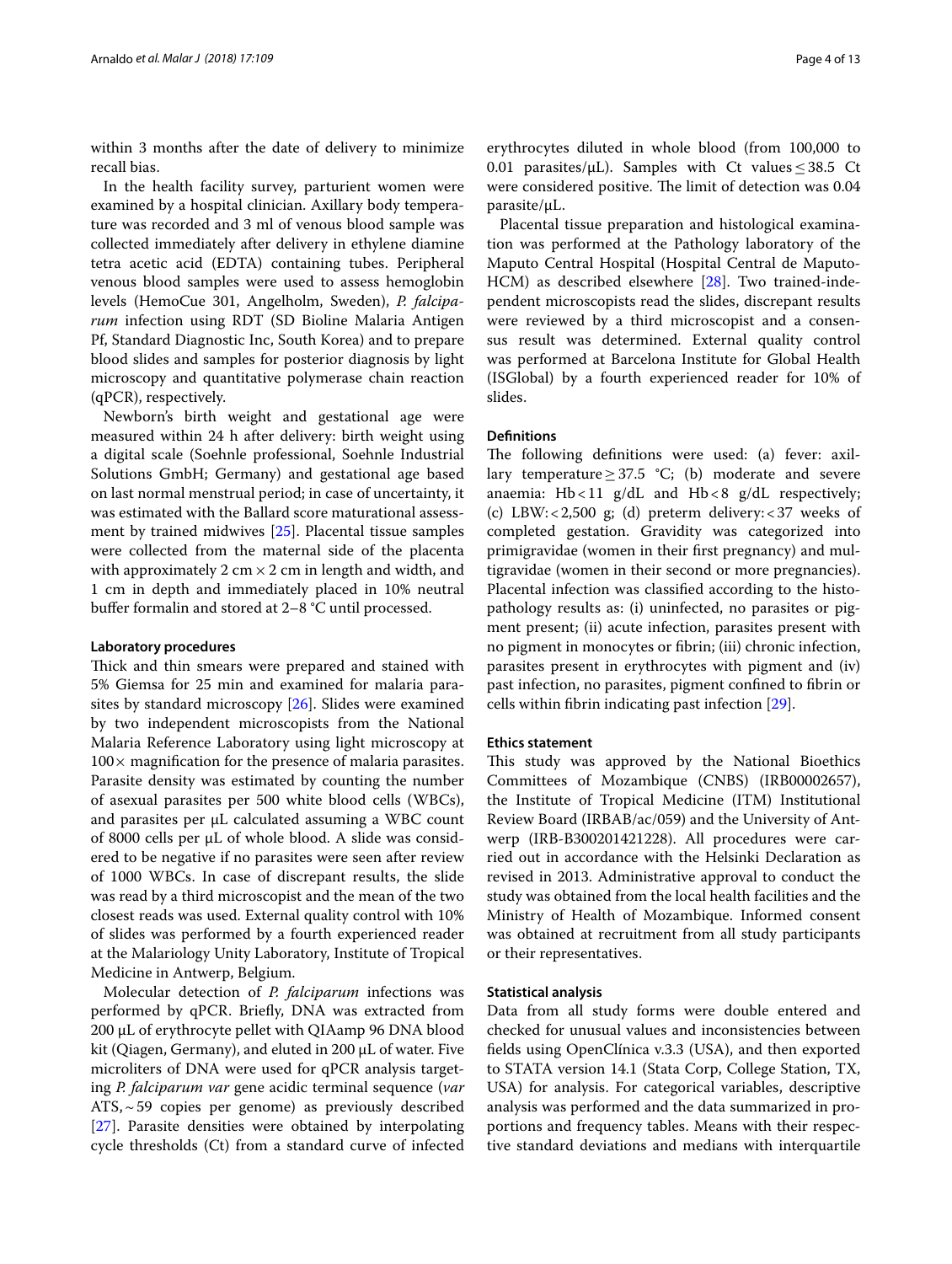ranges were used to summarize continuous variables. Kruskal–Wallis rank test was used to compare medians and interquartile ranges (IQRs) of continuous variables, and Chi square test or Fisher exact test for categorical variables. Univariate analysis was performed to analyse factors associated with low IPTp-SP uptake (<3 doses), maternal malaria infection and density, LBW and preterm deliveries. Explanatory variables with *P*<0.20 in the univariate analysis, were included in the multivariable regression analysis. Crude odds ratios (OR), adjusted odds ratios (AOR) and 95% confdence intervals are reported with *P* values< 0.05 considered statistically signifcant.

# **Results**

# **Characteristics of the study population (community and health facility surveys)**

During the study period, 3854 deliveries were registered in the HDSS catchment area. Of these, 1330 (34.5%) women were screened and 14.2% (189/1330) were excluded due to HIV positivity, non-singleton birth or living outside the Chókwè district. In total, 1141 women were interviewed and included in the study, from which 80.1% (914/1141) were recruited in maternity hospitals and 19.9% (227/1141) in the community (non-institutional deliveries).

Demographic characteristics of study participants are shown in Table [1](#page-5-0) (frst and second columns). More than two-thirds (70.6%) of the women included in the study lived in Chókwè municipality (urban area), compared to 29.4% living in the rural areas of Lionde and Macarretane. Of the 227 women who had non-institutional deliveries, 67.0% were from rural areas, and 33.0% from urban area ( $P < 0.001$ ) (Additional file [1:](#page-10-0) Table S1).

In this study, 92.5% (1055/1141) of women had their frst ANC visit before 28 weeks (or during the frst or second trimester of gestation). The majority of women starting ANC visit in the third trimester of gestation lived in urban areas 82.7% (71/86), 70.9% (61/86) had no formal education, 81.4% (70/86) were multigravidae, and 59.3% (51/86) delivered at Chókwè hospital, while 25.6% (22/86) delivered at peripheral health centres and 15.1% (13/86) had non-institutional deliveries ( $P=0.011$ ).

Compared to women delivering in health facilities, women with non-institutional deliveries (Table [1](#page-5-0)) showed a higher proportion of multigravida (85.9% vs 56.8%,  $P=0.017$ ), were more likely to live in rural areas (67.0%) vs 20.0%,  $P < 0.001$ ), had none or primary education only  $(86.8\% \text{ vs } 52.2\%, P < 0.001)$  and mainly worked in agriculture or livestock (62.6% vs 4.2%,  $P < 0.001$ ). When women were questioned (open question) about the main reasons for not delivering at health facility their answers were: lack of transport (55.5%), unexpected delivery date (40.9%), no nurse present at the hospital (1.3%), lack of electricity in the maternity board (1.8%), and desired to deliver at home (0.9%).

### **IPTp‑SP coverage and factors associated with low uptake**

Overall, 532 (46.6%) women participating in the study received≥3 doses of IPTp-SP, 345 (30.2%) received two doses, 154 (13.5%) received one and 110 (9.6%) received no IPTp-SP at all. Analysis of factors associated with low IPTp-SP uptake is presented in Table [2](#page-6-0). In the univariate analysis, non-institutional delivery ( $OR = 3.5$ ,  $P < 0.001$ ), place of residence (OR=1.7, P<0.001), having no or only primary education ( $OR = 1.8$ ,  $P < 0.001$ ), working in agriculture ( $OR = 2.9$ ,  $P < 0.001$ ), having the first ANC visit after 28 weeks of gestation  $(OR=4.9, P<0.001)$ and poor knowledge about IPTp (OR=1.6, P<0.001), were associated with uptake of  $<$  3 IPTp-SP doses, while being aged < 20 year old (OR = 0.7, P = 0.018) and primigravidae (OR=0.7, P=0.002) were associated with uptake of  $≥$ 3 IPTp-SP doses. However, in the multivariate analysis women with non-institutional delivery  $(AOR = 2.9, P < 0.001)$ , having no or only primary education ( $AOR = 1.3$ ,  $P = 0.041$ ), having the first ANC visit after 28 weeks of gestation  $(AOR = 5.4, P < 0.001)$  and poor knowledge about IPTp-SP (AOR=1.6, P<0.001) remained associated with low IPTp-SP uptake (<3 doses).

### **Factors associated with malaria infection at delivery**

The overall prevalence of maternal malaria infections at delivery (including peripheral and/or placental infections) was of 16.8% (154/914) of which 35.1% (54/154) had only placental infection, 46.7% (72/154) only peripheral infection and 16.8% (26/154) had both placental and peripheral infections. In the univariate analysis being < 20 years old (OR = 1.3, P = 0.012), living in rural areas ( $OR = 2.0$ ,  $P < 0.001$ ) and having had malaria during pregnancy  $(OR=1.6, P=0.039)$  were associated with increased odds of maternal malaria infection at delivery (Table [3\)](#page-7-0). However, in the multivariate analysis being < 20 years old  $(AOR = 1.6, P = 0.042)$  and living in rural areas  $(AOR = 1.9, P < 0.001)$  remained significantly associated with maternal malaria infection at delivery. Furthermore, primigravidae women were signifcantly associated with higher peripheral parasite densities ( $P = 0.020$ , Table [4](#page-8-0)). Of the 914 women delivering at health facilities, 51.8% had moderate anaemia  $(\geq 8 \text{ and } 11 \text{ g/dL})$  and 6.6% had severe anaemia (<8 g/ dL).The overall prevalence of *P. falciparum* peripheral infections at delivery was 10.7% (98/914) by qPCR, 2.7% (25/914) by light microscopy and 2.6% (24/914) by RDT. Among the 98 women with peripheral malaria infection at delivery by qPCR, 76.5% (75/98) were asymptomatic and sub-microscopic, while 21.4% (21/98) had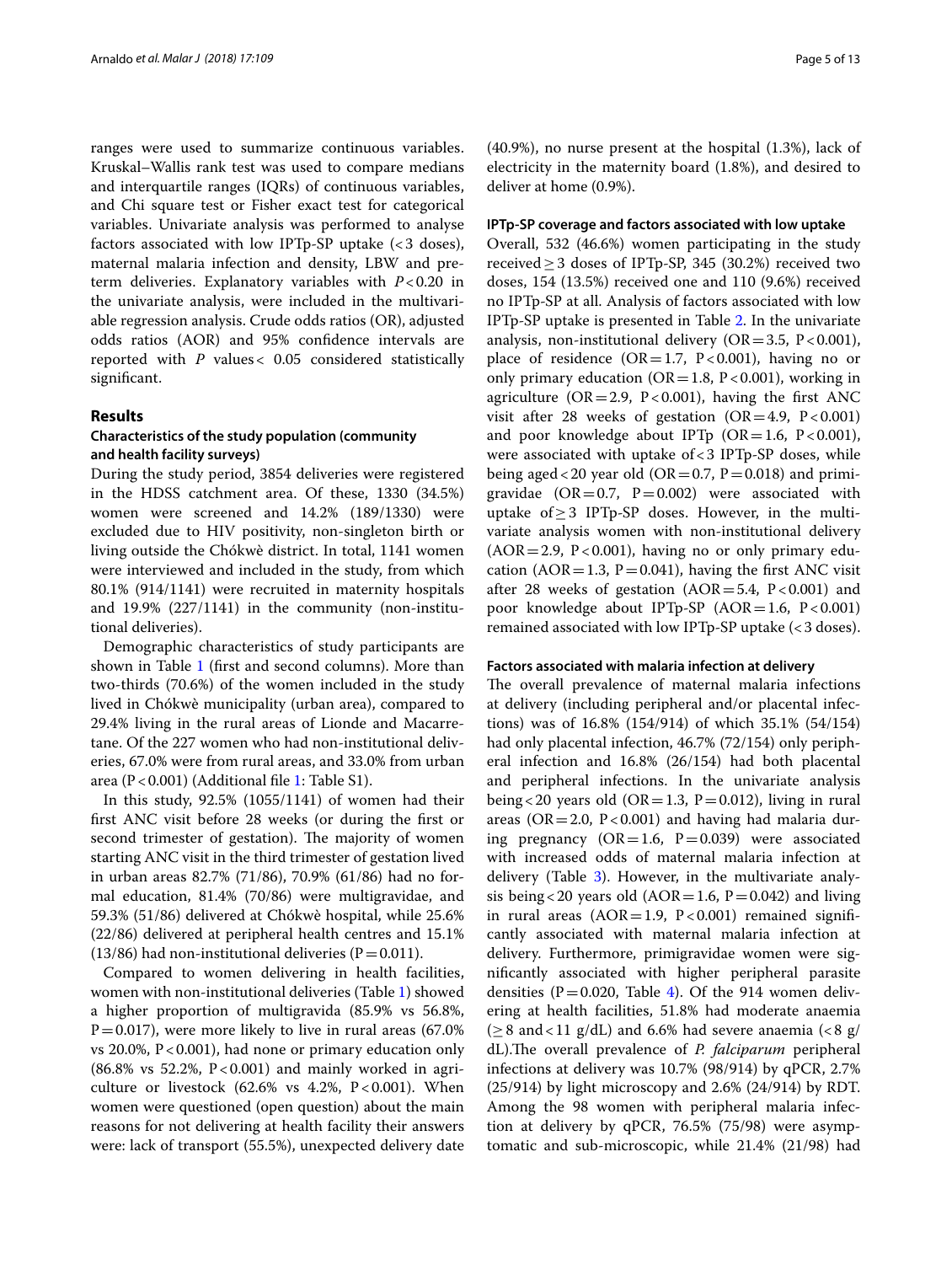| Variable                          | N    | Place of delivery                   |                   | OR 95% CI          | P value | <b>AOR 95% CI</b> | P value |
|-----------------------------------|------|-------------------------------------|-------------------|--------------------|---------|-------------------|---------|
|                                   |      | <b>Health facility</b><br>$(n=914)$ | Home<br>$(n=227)$ |                    |         |                   |         |
|                                   |      | n [%]                               | n [%]             |                    |         |                   |         |
| Age                               |      |                                     |                   |                    |         |                   |         |
| < 20                              | 380  | 345 [37.8]                          | 35 [15.4]         | Ref.               |         | Ref.              |         |
| $\geq 20$                         | 761  | 569 [62.2]                          | 192 [84.6]        | $3.3$ [2.2-4.8]    | < 0.001 | $1.3$ [0.5-2.2]   | 0.712   |
| Gravidity                         |      |                                     |                   |                    |         |                   |         |
| Primigravidae (1)                 | 427  | 395 [43.2]                          | 32 [14.1]         | Ref.               |         | Ref.              |         |
| Multigravidae $(\geq 2)$          | 714  | 519 [56.8]                          | 195 [85.9]        | $4.6$ [3.1-6.8]    |         | $2.3$ [1.2-4.6]   | 0.017   |
| Place of residence                |      |                                     |                   |                    |         |                   |         |
| Urban                             | 806  | 731 [80.0]                          | 75 [33.0]         | Ref.               |         | Ref.              |         |
| Rural                             | 335  | 183 [20.0]                          | 152 [67.0]        | $8.1 [5.9 - 11.2]$ | < 0.001 | $3.2$ [2.1-4.9]   | < 0.001 |
| Marital status                    |      |                                     |                   |                    |         |                   |         |
| Single                            | 294  | 236 [25.8]                          | 58 [25.5]         | $0.9$ [0.7-1.3]    | 0.934   |                   |         |
| Married/cohabiting                | 847  | 678 [7402]                          | 169 [74.5]        | Ref.               |         |                   |         |
| Education                         |      |                                     |                   |                    |         |                   |         |
| None/primary school               | 674  | 477 [52.2]                          | 197 [86.8]        | $6.0$ [4.0-9.0]    | < 0.001 | $2.3$ [1.4-3.7]   | < 0.001 |
| Secondary/high school             | 467  | 437 [47.8]                          | 30 [13.2]         | Ref.               |         | Ref.              |         |
| Occupation                        |      |                                     |                   |                    |         |                   |         |
| Unemployed                        | 882  | 802 [87.6]                          | 80 [35.2]         | $1.4 [0.5 - 3.7]$  | 0.414   | $1.3$ [0.5-3.6]   | 0.503   |
| Agro-livestock                    | 180  | 38 [4.2]                            | 142 [62.6]        | 55.3 [20-146]      | < 0.001 | 21.2 [7.6-59.1]   | < 0.001 |
| Employed/self employed            | 79   | 74 [8.1]                            | 5[2.2]            | Ref.               |         | Ref.              |         |
| Bed net use                       |      |                                     |                   |                    |         |                   |         |
| Yes                               | 1055 | 844 [92.3]                          | 211 [92.9]        | Ref.               |         |                   |         |
| No                                | 86   | 70 [7.7]                            | 16 [7.1]          | $0.9$ [0.5-1.6]    | 0.755   |                   |         |
| Timing of first ANC visit (weeks) |      |                                     |                   |                    |         |                   |         |
| $<$ 28                            | 1055 | 841 [92.0]                          | 214 [94.3]        | Ref.               |         |                   |         |
| $\geq 28$                         | 86   | 73 [8.0]                            | 13 [5.7]          | $0.6$ [0.3-1.2]    | 0.251   |                   |         |
| Reported malaria pregnancy        |      |                                     |                   |                    |         |                   |         |
| No                                | 1001 | 810 [88.6]                          | 191 [84.1]        | Ref.               |         | Ref.              |         |
| Yes                               | 140  | 104 [11.3]                          | 36 [15.9]         | $1.4 [0.9 - 2.2]$  | 0.067   | $1.3$ [0.7-2.2]   | 0.338   |
| Ever heard about IPTp-SP          |      |                                     |                   |                    |         |                   |         |
| Yes                               | 251  | 713 [78.0]                          | 177 [77.9]        | Ref.               |         |                   |         |
| No                                | 890  | 201 [22.0]                          | 50 [22.1]         | $1.0$ [0.7-1.4]    | 0.991   |                   |         |

### <span id="page-5-0"></span>**Table 1 Characteristics of participants by place of delivery and association with non-institutional delivery**

*CI* confdence interval, *ANC* antenatal care, *OR* odds ratio, *AOR* adjusted odds ratio, *Ref.* reference category

Signifcant P values are presented in italics

asymptomatic and microscopic infections and only 2.0% (2/98) were symptomatic with sub-microscopic infections. Parasite densities ranged from 0.04 to 80,160 parasites/ $\mu$ L with a median density of 2.3 [0.3-362] parasites/μL. The median of parasite density among mothers with asymptomatic infection was 1.9 [0.2-353] parasites/μL, compared to 824 [3.0-1646] parasites/ μL of those with symptomatic infection  $(P=0.410)$ . The median of parasite density in mothers receiving <3 doses of IPTp-SP was 8.4 [0.1-104] parasites/μL compared to 1.8 [0.2-454] parasites/ $\mu$ L in those mothers receiving  $\geq$ 3 doses ( $P=0.454$ ). Placental malaria infections (PM) by histology were detected in 8.8% (80/914) of women, from which 15.0% (12/80) were active infections and 85.0% (68/80) were past infections. Nearly half of mothers with PM 43.8% (35/80) were <20 years and primigravidae, and 32.5% (26/80) had also peripheral parasitaemia. Among the 80 mothers with PM 6.3% (5/80) did not receive IPTp-SP at all, 16.3% (13/80) received one dose, 27.5% (22/80) received two doses and 50.0% (40/80) received  ${\geq}3$  doses, and was not signifcantly diferent from mothers with no PM (6.6% (8/34) did not receive IPTp-SP, 16.3% (13/834) received one dose, 28.8% (240/834) received two doses and 52.5% (438/834) received  $\geq$ 3 doses (P=0.784)).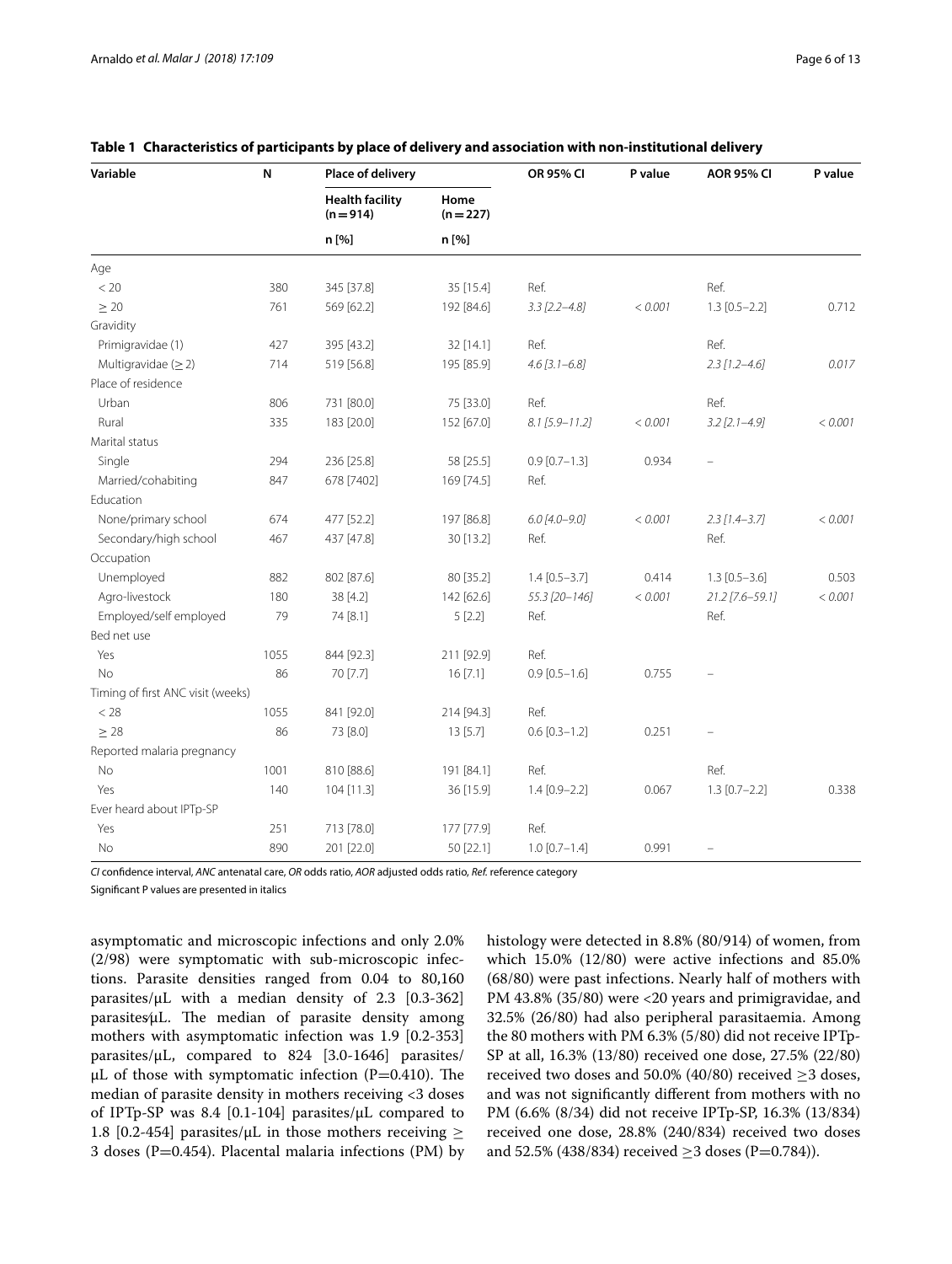| Variable                   | <b>Total</b>  | <b>IPTp doses</b>          |                    |                    |                         | OR 95% CI           | P value | <b>AOR 95% CI</b>        | P value |
|----------------------------|---------------|----------------------------|--------------------|--------------------|-------------------------|---------------------|---------|--------------------------|---------|
|                            | $[N = 1.141]$ | <b>None</b><br>$[n = 110]$ | One<br>$[n = 154]$ | Two<br>$[n = 345]$ | $\geq$ 3<br>$[n = 532]$ |                     |         |                          |         |
|                            | n [%]         | n [%]                      | n [%]              | n [%]              | n [%]                   |                     |         |                          |         |
| Age (years)                |               |                            |                    |                    |                         |                     |         |                          |         |
| Median [IQR]               | 22 [19-28]    | 25[20-35]                  | 22 [18-28]         | 22 [19-28]         | 21 [18-27]              |                     |         |                          | < 0.001 |
| < 20                       | 380 [33.3]    | 21 [5.5]                   | 57 [15.0]          | 106 [27.9]         | 196 [51.6]              | $0.7$ [0.6-0.9]     | 0.018   | $0.9$ [0.7-1.4]          | 0.809   |
| $\geq 20$                  | 761 [66.7]    | 89 [11.7]                  | 97 [12.7]          | 239 [31.4]         | 336 [44.2]              | Ref.                |         | Ref.                     |         |
| Gravidity                  |               |                            |                    |                    |                         |                     |         |                          |         |
| Median [IQR]               | $2[1-4]$      | $3[2-5]$                   | $2[1-3]$           | $2[1-4]$           | $2[1-3]$                |                     |         |                          | < 0.001 |
| Primigravidae (1)          | 427 [37.4]    | 20 [4.6]                   | 55 [12.9]          | 127 [29.7]         | 225 [52.7]              | $0.7$ [0.5-0.8]     | 0.002   | $0.9$ [0.6-1.4]          | 0.864   |
| Multigravidae ( $\geq$ 2)  | 714 [62.6]    | 90 [12.6]                  | 99 [13.9]          | 218 [30.5]         | 307 [43.0]              | Ref.                |         | Ref.                     |         |
| Place of delivery          |               |                            |                    |                    |                         |                     |         |                          |         |
| Health facility            | 914 [80.0]    | 59 [7.3]                   | 115 [12.6]         | 262 [28.7]         | 478 [52.3]              | Ref.                |         | Ref.                     |         |
| Non-institutional (home)   | 227 [20.0]    | 51 [15.2]                  | 39 [17.2]          | 83 [37.1]          | 54 [23.8]               | $3.5$ [2.5-4.8]     | < 0.001 | $2.9$ [1.8-4.5]          | < 0.001 |
| Place of residence         |               |                            |                    |                    |                         |                     |         |                          |         |
| Urban                      | 806 [70.6]    | 59 [7.3]                   | 107 [13.3]         | 232 [28.8]         | 408 [50.6]              |                     |         | Ref.                     |         |
| Rural                      | 335 [29.4]    | 51 [15.2]                  | 47 [14.0]          | 113 [33.8]         | 124 [37.0]              | $1.7$ [1.3-2.3]     | < 0.001 | $1.2$ [0.8-1.7]          | 0.205   |
| Marital status             |               |                            |                    |                    |                         |                     |         |                          |         |
| Single                     | 294 [74.2]    | 36 [12.2]                  | 39 [13.3]          | 91 [31.0]          | 128 [43.5]              | $1.2$ [0.9-1.5]     | 0.218   | $\overline{\phantom{a}}$ |         |
| Married/cohabiting         | 847 [25.8]    | 74 [8.7]                   | 115 [13.6]         | 254 [30.0]         | 404 [47.7]              | Ref.                |         |                          |         |
| Education                  |               |                            |                    |                    |                         |                     |         |                          |         |
| None/primary school        | 674 [59.1]    | 87 [12.9]                  | 107 [15.9]         | 207 [30.7]         | 237 [40.5]              | $1.8$ [1.4-2.3]     | < 0.001 | $1.3$ [1.0-1.7]          | 0.041   |
| Secondary/high school      | 467 [40.9]    | 23 [4.9]                   | 47 [10.1]          | 138 [29.6]         | 259 [55.5]              | Ref.                |         | Ref.                     |         |
| Occupation                 |               |                            |                    |                    |                         |                     |         |                          |         |
| Unemployed                 | 882 [77.3]    | 65 [7.4]                   | 110 [12.5]         | 264 [29.9]         | 443 [50.2]              | $1.1$ $[0.6 - 1.7]$ | 0.776   | $1.0$ [0.6 $-1.7$ ]      | 0.942   |
| Agro-livestock             | 180 [15.8]    | 38 [21.1]                  | 31 [17.2]          | 63 [35.0]          | 48 [26.7]               | $2.9$ [1.7-5.1]     | < 0.001 | $1.1$ [0.6-2.2]          | 0.750   |
| Employed/self employed     | 79 [6.9]      | 7[8.9]                     | 13 [16.4]          | 18 [22.8]          | 41 [51.9]               | Ref.                |         | Ref.                     |         |
| Bed net use                |               |                            |                    |                    |                         |                     |         |                          |         |
| Yes                        | 1055 [92.5]   | 95 [9.0]                   | 146 [13.8]         | 316 [30.0]         | 498 [47.2]              | Ref.                |         | Ref.                     |         |
| <b>No</b>                  | 86 [7.5]      | 15 [17.5]                  | 8[9.3]             | 29 [33.7]          | 34 [39.5]               | $1.3$ [0.9-2.1]     | 0.172   | $1.3$ [0.8-2.1]          | 0.328   |
| Timing of first ANC visit  |               |                            |                    |                    |                         |                     |         |                          |         |
| < 28 weeks                 | 1055 [92.5]   | 96 [9.1]                   | 132 [12.5]         | 309 [29.3]         | 518 [49.1]              | Ref.                |         | Ref.                     |         |
| $\geq$ 28 weeks            | 86 [7.5]      | 14 [16.3]                  | 22 [25.6]          | 36 [41.9]          | $14$ [16.3]             | $4.9$ [2.7-8.9]     | < 0.001 | $5.4$ [2.9-9.8]          | < 0.001 |
| Reported malaria pregnancy |               |                            |                    |                    |                         |                     |         |                          |         |
| No                         | 1001 [87.7]   | 95 [9.5]                   | 131 [13.1]         | 309 [30.9]         | 466 [46.5]              | Ref.                |         |                          |         |
| Yes                        | 140 [12.3]    | 15 [10.7]                  | 23 [16.4]          | 36 [25.7]          | 66 [47.2]               | $0.9$ [0.7-1.4]     | 0.896   |                          |         |
| Ever heard about IPTp-SP   |               |                            |                    |                    |                         |                     |         |                          |         |
| Yes                        | 251 [22.0]    | 49 [19.5]                  | 38 [15.1]          | 70 [27.9]          | 94 [37.5]               | Ref.                |         | Ref.                     |         |
| No                         | 890 [78.0]    | 61 [6.9]                   | 116 [13.0]         | 275 [30.9]         | 438 [49.2]              | $1.6$ [1.2-2.2]     | < 0.001 | $1.6$ [1.2-2.2]          | 0.002   |

<span id="page-6-0"></span>**Table 2 Characteristics of participants according to IPTp-SP dose and factors associations with low (<3 doses) IPTp-SP uptake**

*IQR* interquartile range, *ANC* antenatal care, *CI* confdence interval, *OR* odds ratio, *AOR* adjusted odds ratio, *Ref.* reference category

Signifcant P values are presented in italics

# **Factors associated with maternal anaemia, LBW infants and premature deliveries**

Overall, 7.7% (70/914) mothers delivered LBW infants, 20.8% (190/914) women had preterm deliveries and 1.1%  $(10/914)$  stillbirths. The median birth weight in the study

population was 3025 (2800–3400) g, 38.6% (27/70) of LBW infants were pre-term deliveries. The gestational age of women with preterm delivered babies ranged from 22 to 36 weeks with a mean of  $34.7 \pm 2.25$  weeks. Factors associated with LBW and premature delivery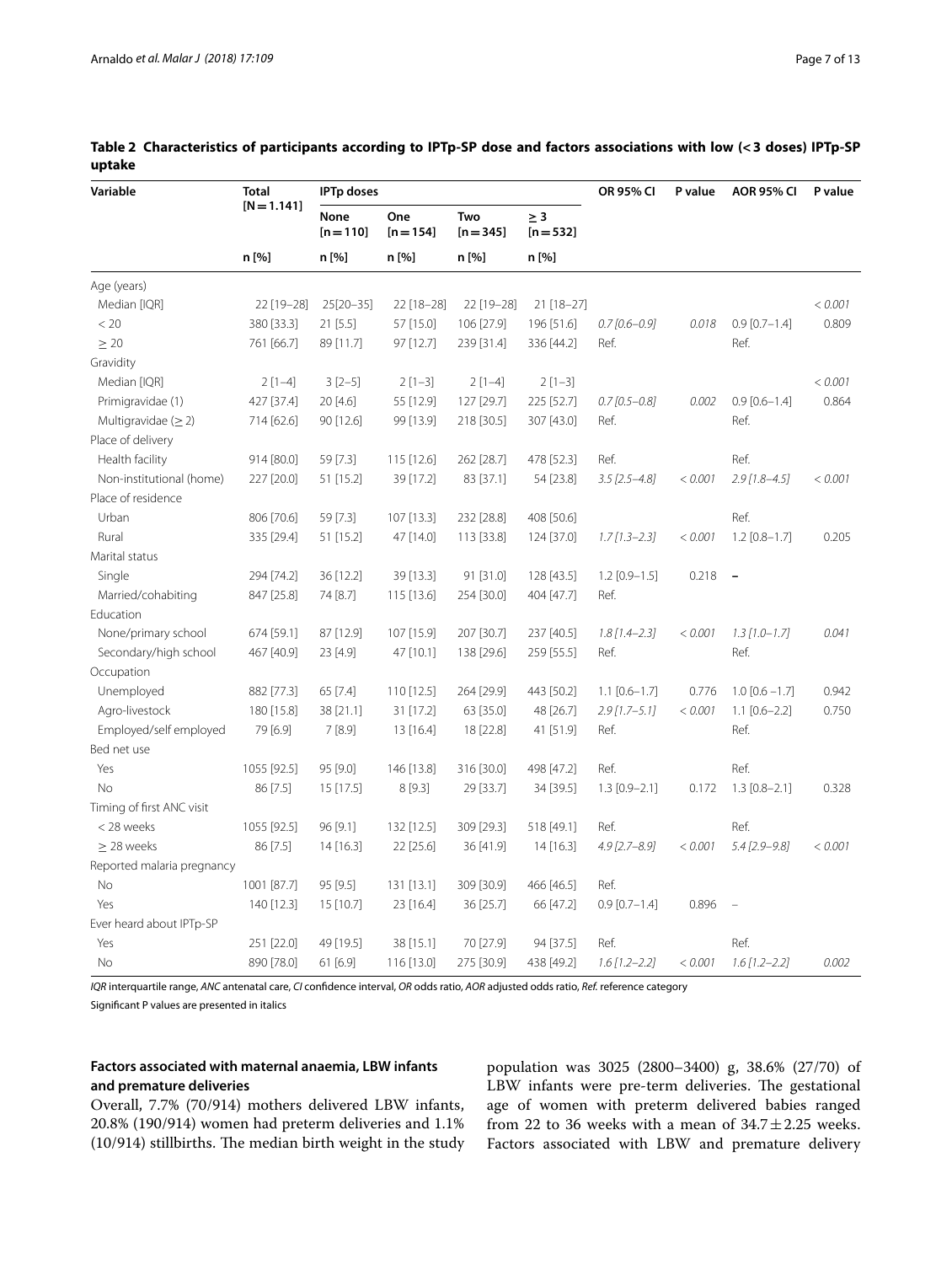| <b>Potential factors</b>          |     |                   | Maternal malaria infection any (peripheral and/or placental) |         |                   | P value |
|-----------------------------------|-----|-------------------|--------------------------------------------------------------|---------|-------------------|---------|
|                                   | N   | Infected<br>n [%] | OR 95% CI                                                    | P value | <b>AOR 95% CI</b> |         |
| Age (years)                       |     |                   |                                                              |         |                   |         |
| < 20                              | 345 | 72 [20.9]         | $1.3$ [0.9-1.9]                                              | 0.012   | $1.6$ [1.0-2.8]   | 0.042   |
| $\geq 20$                         | 569 | 82 [14.4]         | Ref.                                                         |         | Ref.              |         |
| Gravidity                         |     |                   |                                                              |         |                   |         |
| Primigravidae (1)                 | 395 | 76 [19.2]         | $1.3$ [0.9-1.9]                                              | 0.093   | $0.9$ [0.5-1.5]   | 0.727   |
| Multigravidae $(\geq 2)$          | 519 | 78 [15.0]         | Ref.                                                         |         | Ref.              |         |
| Residence location                |     |                   |                                                              |         |                   |         |
| Urban                             | 731 | 107 [14.6]        | Ref.                                                         |         | Ref.              |         |
| Rural                             | 183 | 47 [25.7]         | $2.0$ [1.4-2.9]                                              | < 0.001 | $1.9$ [1.3-2.9]   | < 0.001 |
| Marital status                    |     |                   |                                                              |         |                   |         |
| Single                            | 236 | 44 [18.6]         | $1.2$ [0.8-1.7]                                              | 0.393   |                   |         |
| Married/cohabiting                | 678 | 110 [16.2]        | Ref.                                                         |         |                   |         |
| Education                         |     |                   |                                                              |         |                   |         |
| None/primary school               | 477 | 78 [16.4]         | $0.9$ [0.6-1.3]                                              | 0.675   |                   |         |
| Secondary/high school             | 437 | 76 [17.4]         | Ref.                                                         |         |                   |         |
| Malaria in pregnancy              |     |                   |                                                              |         |                   |         |
| No                                | 810 | 129 [15.9]        | Ref.                                                         |         | Ref.              |         |
| Yes                               | 104 | 25 [24.0]         | $1.6$ [1.0-2.7]                                              | 0.039   | $1.5$ [0.9-2.5]   | 0.093   |
| IPTp-SP receipt                   |     |                   |                                                              |         |                   |         |
| $<$ 3 doses                       | 436 | 69 [15.8]         | $0.8$ [0.6-1.2]                                              | 0.430   |                   |         |
| $\geq$ 3 doses                    | 478 | 85 [17.8]         | Ref.                                                         |         |                   |         |
| Anemia $(<$ 11 g/dL) <sup>a</sup> |     |                   |                                                              |         |                   |         |
| Yes                               | 470 | 76 [16.2]         | $0.9$ [0.6-1.3]                                              | 0.560   |                   |         |
| No                                | 437 | 77 [17.6]         | Ref.                                                         |         |                   |         |
| Bed net use                       |     |                   |                                                              |         |                   |         |
| Yes                               | 844 | 142 [16.8]        | Ref.                                                         |         |                   |         |
|                                   |     |                   |                                                              |         |                   |         |

<span id="page-7-0"></span>**Table 3 Factors associated with malaria infection (peripheral and/or placental) among delivering women in the health facility survey (N=914)**

*CI* confdence interval, *OR* odds ratio, *AOR* adjusted odds ratio, *Ref.* reference category

<sup>a</sup> Data was unavailable in seven participants ( $n=907$ )

Signifcant P values are presented in italics

were assessed by univariate and multivariate regres-sion analysis (Table [5\)](#page-9-0). Gravidity ( $AOR = 2.2$ ,  $P = 0.023$ ) and pre-term delivery  $(AOR = 2.6, P < 0.001)$  remained independently associated with LBW in the multivariate analysis. Moreover, receiving<3 doses of IPTp-SP  $(OR = 1.3, P = 0.044)$  predicted premature delivery in the univariate analysis, although this association was not signifcant after adjusting by the other covariates. Only being<20 years old was independently associated with premature delivery in the multivariate analysis  $(AOR = 1.4, P = 0.031).$ 

# **Discussion**

This study was conducted to evaluated the coverage of IPTp-SP in Chókwè district since the implementation of the new WHO recommendations. Importantly, estimates were assessed both in health facilities and in the community (women with non-institutional deliveries), which allowed us to accurately investigate the factors afecting IPTp uptake under routine circumstances in women with diferent access to health facilities. Results show that the coverage of  $\geq$  3 doses of IPTp-SP is of 46.6% in the study population. The coverage of the recommended dosing was higher than estimates from the 2015 HH survey in the Gaza province  $37.2\%$  [\[22\]](#page-11-20), reflecting geographical variations in the coverage of IPTp-SP within the province. Moreover, the current coverage is still far below the national target of 80% of pregnant women  $[30]$  $[30]$  $[30]$ . The majority of African countries have adopted a policy of providing≥3 doses of IPTp to pregnant women, however, coverage estimates remain far below global targets [[31,](#page-11-29) [32\]](#page-12-0). In 2014–2016, the overall percentage of women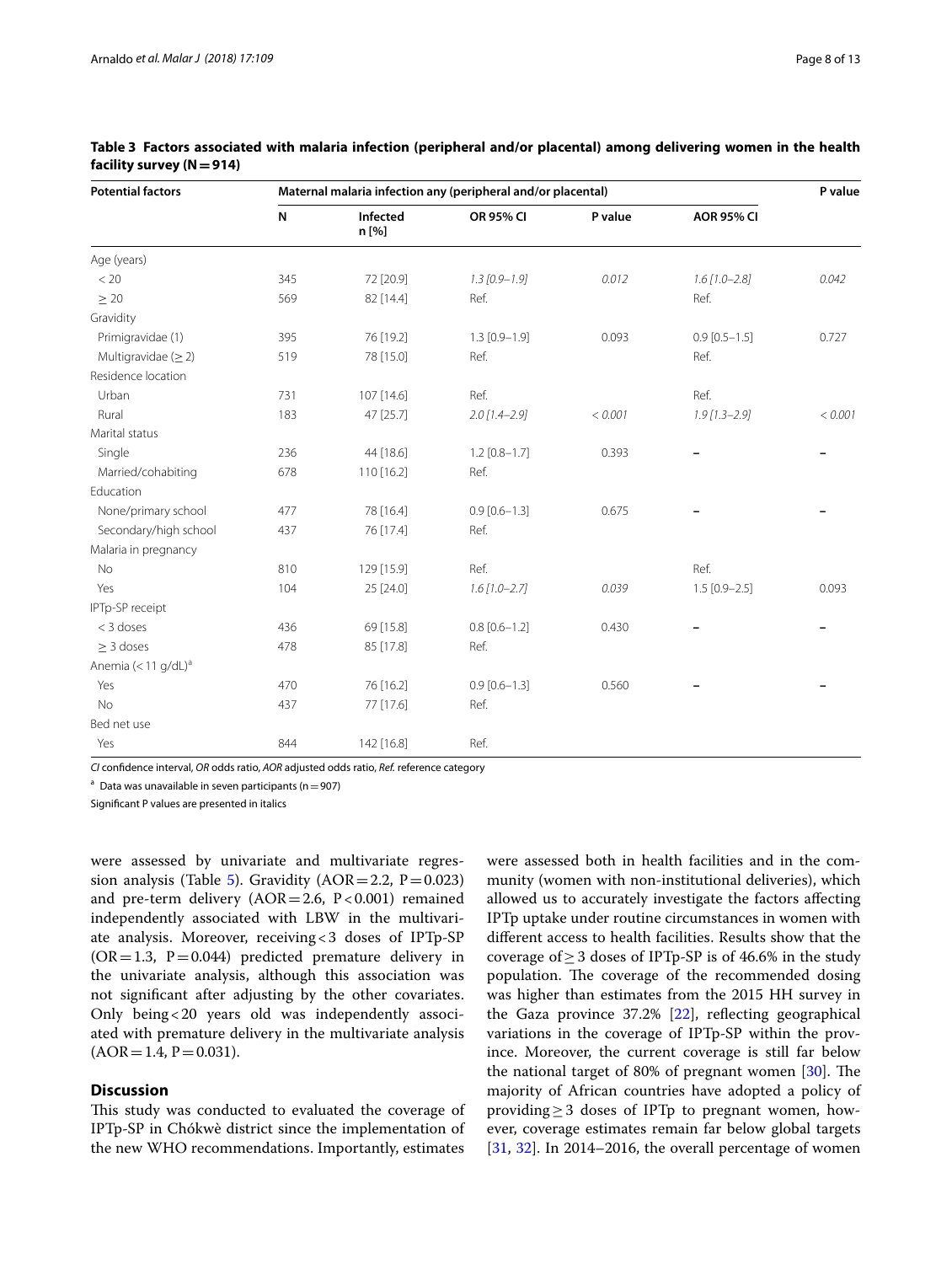| <b>Potential factors</b> | Mean                      | Coefficient               |         | Coefficient                  |         |
|--------------------------|---------------------------|---------------------------|---------|------------------------------|---------|
|                          | Parasite density $\pm$ SD | 95% CI                    | P value | 95% CI                       | P value |
| Age (years)              |                           |                           |         |                              |         |
| < 20                     | 8276±19,958               | 6495 [507-12,483]         | 0.034   | $-2089$ [ $-10,606$ to 6428] | 0.627   |
| $\geq 20$                | 1781±8980                 | Ref.                      |         | Ref.                         |         |
| Gravidity                |                           |                           |         |                              |         |
| Primigravidae (1)        | $9473 \pm 21,336$         | 8952 [3122-14,782]        | 0.003   | 9832 [1572-18,093]           | 0.020   |
| Multigravidae $(\geq 2)$ | $520 \pm 1526$            | Ref.                      |         | Ref.                         |         |
| Residence location       |                           |                           |         |                              |         |
| Urban                    | 4299±14,209               | Ref.                      |         |                              |         |
| Rural                    | $5178 \pm 16,642$         | 878 [- 5394 to 7152]      | 0.782   |                              |         |
| Education                |                           |                           |         |                              |         |
| None/primary school      | 5742 ± 17,126             | 2176 [- 3893 to 8247]     | 0.478   |                              |         |
| Secondary/high school    | $3565 \pm 12,937$         | Ref.                      |         |                              |         |
| IPTp-SP receipt          |                           |                           |         |                              |         |
| $<$ 3 doses              | 4991 ± 16,174             | $-819$ [ $-6948$ to 5309] | 0.791   |                              |         |
| $\geq$ 3 doses           | $4171 \pm 13,767$         | Ref.                      |         |                              |         |
| Bed net use              |                           |                           |         |                              |         |
| Yes                      | 4366±14,784               | Ref.                      |         |                              |         |
| No                       | $8703 \pm 20,521$         | 4337 [-8323 to 16,997]    | 0.498   |                              |         |

<span id="page-8-0"></span>

|                        | Table 4 Analysis of factors associated with higher mean peripheral parasite density among delivering women in the |  |  |  |  |  |
|------------------------|-------------------------------------------------------------------------------------------------------------------|--|--|--|--|--|
| health facility survey |                                                                                                                   |  |  |  |  |  |

*SD* standard deviation, *CI* confdence interval, *Ref.* reference category

Signifcant P values are presented in italics

who received≥3 doses of IPT-SP during pregnancy in sub-Saharan Africa ranged from 13 to 19% [\[32\]](#page-12-0), while in recent studies, IPTp-SP coverage ranged from 6 to 87.3% [\[33](#page-12-1)[–35\]](#page-12-2). Non-institutional deliveries were strongly associated with low IPTp uptake in the study population living in rural areas (67%), while the major reasons for delivering outside health facilities were lack of transport (55%) and unexpected delivery date (40.9%). None or only primary education, late timing of frst ANC visit and poor awareness about IPTp were also associated with low IPTp uptake, similar to what has been observed in other sub-Saharan Africa countries [\[34,](#page-12-3) [36](#page-12-4), [37\]](#page-12-5).

At the beginning of the study, it was hypothesized that women with non-institutional deliveries would be those at higher risk of low IPTp uptake due to lower number or later initiation of ANC visits [[16,](#page-11-14) [17](#page-11-15)]. Since IPTp-SP in Mozambique is delivered free of charge to pregnant women under DOT during ANC visits, the earlier the ANC visits start, the higher is the chance to receive adequate IPTp-SP dosage. Moreover, early and regular ANC attendance provides time for antenatal health education about malaria preventive strategies during pregnancy. However, in the study population, although the odds of failing to take the recommended IPTp-SP doses was fve times higher among women initiating ANC visits during the third trimester of gestation compared to those

starting during the frst or second trimester, signifcant diferences in time to frst ANC visit between women delivering in hospital facilities and with non-institutional deliveries were not observed (94.3% of women with noninstitutional deliveries and 92% of women delivering at health facilities -reference and peripheral health facilities- had the frst ANC visit during the frst or second trimester of pregnancy). Future studies should investigate the proportion of ANC visits occurring during the frst trimester of pregnancy, as is recommended by WHO in order to maximize the chances for IPTp-SP uptake [[8\]](#page-11-7).

Other studies have shown that barriers to adequate health (quality) care access decrease opportunities to adequate IPTp uptake [\[10](#page-11-9), [38](#page-12-6)]. Although, no SP stockouts in the study area have been documented by the MoH in Maputo since 2013 (Chókwè district health services 2016, unpublished data), it is possible that women at ANC visits were not always supplied with IPTp-SP, as has been reported in previous studies in SSA [\[11](#page-11-10), [38\]](#page-12-6).

Awareness about IPTp-SP and education level were also critical factors infuencing the uptake of IPTp-SP in Chókwè district, as observed in similar previous studies from other East African countries [\[36](#page-12-4), [39](#page-12-7)]. These results confrm that health education on IPTp-SP and promoting formal general education beyond primary school will apprise and infuence decisions and further increase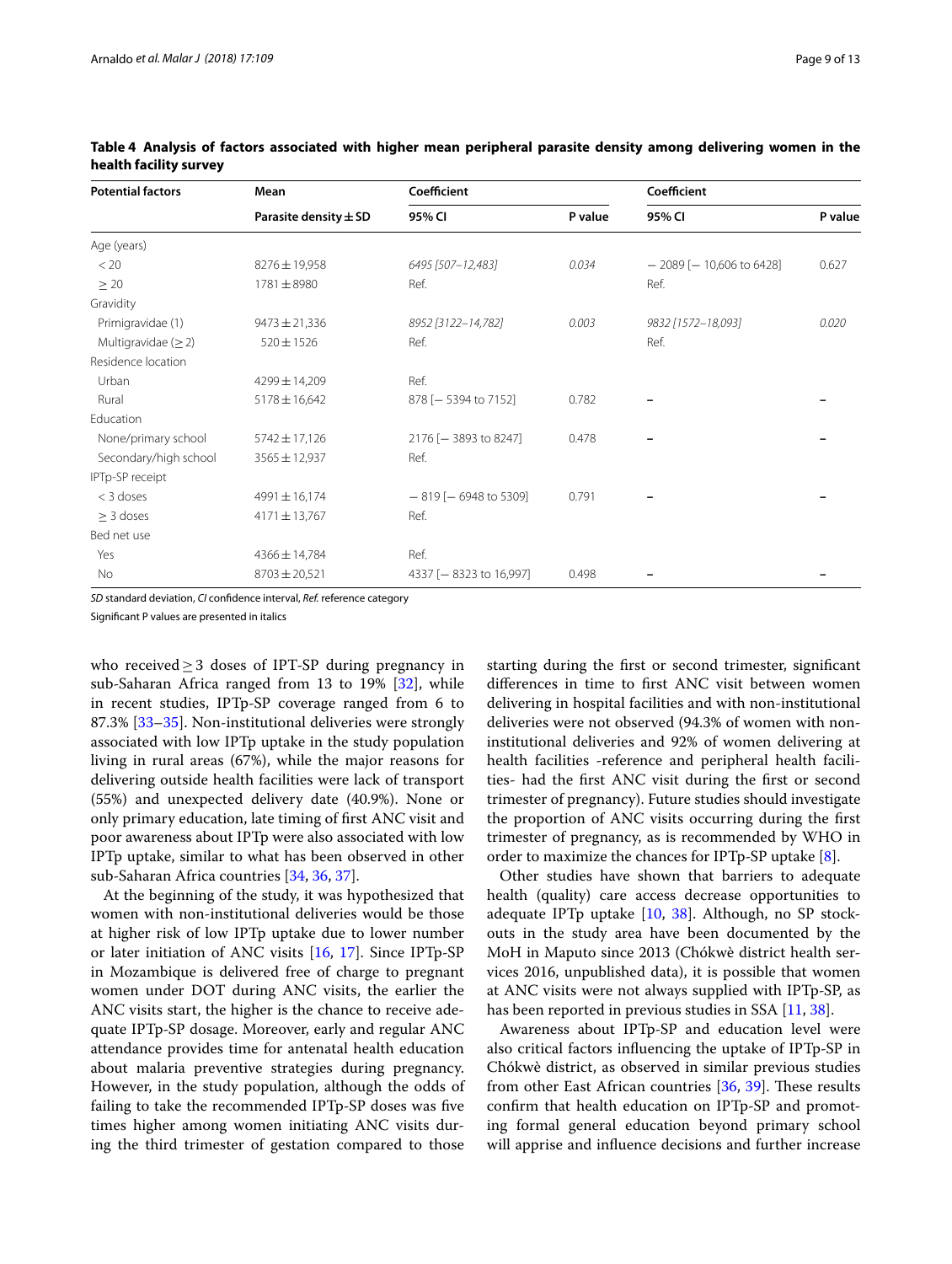| AOR 95% CI<br>$1.3 [0.9 - 1.8]$<br>$1.3$ [0.9-1.8]<br>$1.4$ [1.0-1.9]<br>Ref.<br>Ref.<br>Ref.<br>I<br>$\mathbb{I}$<br>$\overline{1}$<br>Pvalue<br>0.058<br>0.635<br>0.228<br>0.109<br>0.752<br>0.044<br>0.297<br>$1.3 [0.9 - 1.8]$<br>$1.1$ [0.7-1.4]<br>$0.7$ [ $0.3-1.3$ ]<br>$1.2$ [ $0.8 - 1.8$ ]<br>$1.3 [0.9 - 1.7]$<br>$1.1$ [0.6-1.7]<br>$1.3$ [1.0-1.9]<br>OR 95% CI<br>Ref.<br>Ref.<br>Ref.<br>Ref.<br>Ref.<br>Ref.<br>Ref.<br>GA<37 weeks<br>107 [18.8]<br>146 [20.0]<br>168 [20.1]<br>103 [23.6]<br>105 [20.2]<br>109 [22.9]<br>177 [21.7]<br>85 [21.5]<br>83 [24.1]<br>13 [13.0]<br>22 [27.5]<br>44 [24.0]<br>81 [18.5]<br>87 [18.2]<br>n [%]<br>$\begin{array}{c} \rule{0pt}{2.5ex} \rule{0pt}{2.5ex} \rule{0pt}{2.5ex} \rule{0pt}{2.5ex} \rule{0pt}{2.5ex} \rule{0pt}{2.5ex} \rule{0pt}{2.5ex} \rule{0pt}{2.5ex} \rule{0pt}{2.5ex} \rule{0pt}{2.5ex} \rule{0pt}{2.5ex} \rule{0pt}{2.5ex} \rule{0pt}{2.5ex} \rule{0pt}{2.5ex} \rule{0pt}{2.5ex} \rule{0pt}{2.5ex} \rule{0pt}{2.5ex} \rule{0pt}{2.5ex} \rule{0pt}{2.5ex} \rule{0$<br><b>P</b> value<br>0.699<br>0.023<br>$<0.001$<br>0.101<br>AOR 95% CI<br>$1.1$ [0.5-2.2]<br>$1.8$ [ $0.8 - 3.8$ ]<br>$2.2$ [1.1-4.8]<br>$2.6[1.5 - 4.5]$<br>Ref.<br>Ref.<br>Ref.<br>$\mathsf I$<br>$\overline{1}$<br>$\begin{array}{c} \end{array}$<br><b>P</b> value<br>0.002<br>0.538<br>0.892<br>0.093<br>0.252<br>$<0.001$<br>0.907<br>$<0.001$<br>$[0.1 - 9.0]$ 0.<br>$.3 [0.8 - 2.2]$<br>$2 [0.6 - 2.2]$<br>$.0 [0.5 - 2.3]$<br>$8$ [0.9-3.7]<br>$2.6$ [1.5-4.3]<br>$2.2$ [1.3-3.6]<br>$2.5$ [1.5-4.2]<br>OR 95% CI<br>Ref.<br>Ref.<br>Ref.<br>Ref.<br>Ref.<br>Ref.<br>Ref<br>BW<2500g<br>27 [14.2]<br>45 [11.4]<br>$10$ $[12.5]$<br>39 [11.3]<br>31 [5.4]<br>25 [4.8]<br>62 [7.6]<br>54 [7.4]<br>16 [8.7]<br>37 [7.8]<br>33 [7.6]<br>8 [8.0]<br>60 [7.2]<br>38 [8.7]<br>32 [6.7]<br>n [%]<br>569<br>061<br>345<br>395<br>519<br>100<br>436<br>183<br>814<br>80<br>478<br>477<br>437<br>731<br>834<br>Secondary/high school<br>None/primary school<br>Multigravidae (> 2)<br>Peripheral infection<br>Residence location<br>Premature delivery<br>Placental infection<br>Primigravidae (1)<br>PTp-SP uptake<br>$\geq 3$ doses<br>$<$ 3 doses<br>Age (years)<br>Education<br>Gravidity<br>Urban<br>$\geq 20$<br>Rural<br>< 20<br>Yes<br>Yes<br>$\frac{1}{2}$<br>Yes<br>$\frac{1}{2}$ | Potential factors | z   | Low birth weight |      |      | Premature delivery |  |                |
|------------------------------------------------------------------------------------------------------------------------------------------------------------------------------------------------------------------------------------------------------------------------------------------------------------------------------------------------------------------------------------------------------------------------------------------------------------------------------------------------------------------------------------------------------------------------------------------------------------------------------------------------------------------------------------------------------------------------------------------------------------------------------------------------------------------------------------------------------------------------------------------------------------------------------------------------------------------------------------------------------------------------------------------------------------------------------------------------------------------------------------------------------------------------------------------------------------------------------------------------------------------------------------------------------------------------------------------------------------------------------------------------------------------------------------------------------------------------------------------------------------------------------------------------------------------------------------------------------------------------------------------------------------------------------------------------------------------------------------------------------------------------------------------------------------------------------------------------------------------------------------------------------------------------------------------------------------------------------------------------------------------------------------------------------------------------------------------------------------------------------------------------------------------------------------------------------------------------------------------------------------------------------------------------------------------------------------------|-------------------|-----|------------------|------|------|--------------------|--|----------------|
|                                                                                                                                                                                                                                                                                                                                                                                                                                                                                                                                                                                                                                                                                                                                                                                                                                                                                                                                                                                                                                                                                                                                                                                                                                                                                                                                                                                                                                                                                                                                                                                                                                                                                                                                                                                                                                                                                                                                                                                                                                                                                                                                                                                                                                                                                                                                          |                   |     |                  |      |      |                    |  | <b>P</b> value |
|                                                                                                                                                                                                                                                                                                                                                                                                                                                                                                                                                                                                                                                                                                                                                                                                                                                                                                                                                                                                                                                                                                                                                                                                                                                                                                                                                                                                                                                                                                                                                                                                                                                                                                                                                                                                                                                                                                                                                                                                                                                                                                                                                                                                                                                                                                                                          |                   |     |                  |      |      |                    |  |                |
|                                                                                                                                                                                                                                                                                                                                                                                                                                                                                                                                                                                                                                                                                                                                                                                                                                                                                                                                                                                                                                                                                                                                                                                                                                                                                                                                                                                                                                                                                                                                                                                                                                                                                                                                                                                                                                                                                                                                                                                                                                                                                                                                                                                                                                                                                                                                          |                   |     |                  |      |      |                    |  |                |
|                                                                                                                                                                                                                                                                                                                                                                                                                                                                                                                                                                                                                                                                                                                                                                                                                                                                                                                                                                                                                                                                                                                                                                                                                                                                                                                                                                                                                                                                                                                                                                                                                                                                                                                                                                                                                                                                                                                                                                                                                                                                                                                                                                                                                                                                                                                                          |                   |     |                  |      |      |                    |  | 0.031          |
|                                                                                                                                                                                                                                                                                                                                                                                                                                                                                                                                                                                                                                                                                                                                                                                                                                                                                                                                                                                                                                                                                                                                                                                                                                                                                                                                                                                                                                                                                                                                                                                                                                                                                                                                                                                                                                                                                                                                                                                                                                                                                                                                                                                                                                                                                                                                          |                   |     |                  |      |      |                    |  |                |
|                                                                                                                                                                                                                                                                                                                                                                                                                                                                                                                                                                                                                                                                                                                                                                                                                                                                                                                                                                                                                                                                                                                                                                                                                                                                                                                                                                                                                                                                                                                                                                                                                                                                                                                                                                                                                                                                                                                                                                                                                                                                                                                                                                                                                                                                                                                                          |                   |     |                  |      |      |                    |  |                |
|                                                                                                                                                                                                                                                                                                                                                                                                                                                                                                                                                                                                                                                                                                                                                                                                                                                                                                                                                                                                                                                                                                                                                                                                                                                                                                                                                                                                                                                                                                                                                                                                                                                                                                                                                                                                                                                                                                                                                                                                                                                                                                                                                                                                                                                                                                                                          |                   |     |                  |      |      |                    |  |                |
|                                                                                                                                                                                                                                                                                                                                                                                                                                                                                                                                                                                                                                                                                                                                                                                                                                                                                                                                                                                                                                                                                                                                                                                                                                                                                                                                                                                                                                                                                                                                                                                                                                                                                                                                                                                                                                                                                                                                                                                                                                                                                                                                                                                                                                                                                                                                          |                   |     |                  |      |      |                    |  |                |
|                                                                                                                                                                                                                                                                                                                                                                                                                                                                                                                                                                                                                                                                                                                                                                                                                                                                                                                                                                                                                                                                                                                                                                                                                                                                                                                                                                                                                                                                                                                                                                                                                                                                                                                                                                                                                                                                                                                                                                                                                                                                                                                                                                                                                                                                                                                                          |                   |     |                  |      |      |                    |  |                |
|                                                                                                                                                                                                                                                                                                                                                                                                                                                                                                                                                                                                                                                                                                                                                                                                                                                                                                                                                                                                                                                                                                                                                                                                                                                                                                                                                                                                                                                                                                                                                                                                                                                                                                                                                                                                                                                                                                                                                                                                                                                                                                                                                                                                                                                                                                                                          |                   |     |                  |      |      |                    |  |                |
|                                                                                                                                                                                                                                                                                                                                                                                                                                                                                                                                                                                                                                                                                                                                                                                                                                                                                                                                                                                                                                                                                                                                                                                                                                                                                                                                                                                                                                                                                                                                                                                                                                                                                                                                                                                                                                                                                                                                                                                                                                                                                                                                                                                                                                                                                                                                          |                   |     |                  |      |      |                    |  |                |
|                                                                                                                                                                                                                                                                                                                                                                                                                                                                                                                                                                                                                                                                                                                                                                                                                                                                                                                                                                                                                                                                                                                                                                                                                                                                                                                                                                                                                                                                                                                                                                                                                                                                                                                                                                                                                                                                                                                                                                                                                                                                                                                                                                                                                                                                                                                                          |                   |     |                  |      |      |                    |  |                |
|                                                                                                                                                                                                                                                                                                                                                                                                                                                                                                                                                                                                                                                                                                                                                                                                                                                                                                                                                                                                                                                                                                                                                                                                                                                                                                                                                                                                                                                                                                                                                                                                                                                                                                                                                                                                                                                                                                                                                                                                                                                                                                                                                                                                                                                                                                                                          |                   |     |                  |      |      |                    |  | 0.091          |
|                                                                                                                                                                                                                                                                                                                                                                                                                                                                                                                                                                                                                                                                                                                                                                                                                                                                                                                                                                                                                                                                                                                                                                                                                                                                                                                                                                                                                                                                                                                                                                                                                                                                                                                                                                                                                                                                                                                                                                                                                                                                                                                                                                                                                                                                                                                                          |                   |     |                  |      |      |                    |  |                |
|                                                                                                                                                                                                                                                                                                                                                                                                                                                                                                                                                                                                                                                                                                                                                                                                                                                                                                                                                                                                                                                                                                                                                                                                                                                                                                                                                                                                                                                                                                                                                                                                                                                                                                                                                                                                                                                                                                                                                                                                                                                                                                                                                                                                                                                                                                                                          |                   |     |                  |      |      |                    |  |                |
|                                                                                                                                                                                                                                                                                                                                                                                                                                                                                                                                                                                                                                                                                                                                                                                                                                                                                                                                                                                                                                                                                                                                                                                                                                                                                                                                                                                                                                                                                                                                                                                                                                                                                                                                                                                                                                                                                                                                                                                                                                                                                                                                                                                                                                                                                                                                          |                   |     |                  |      |      |                    |  |                |
|                                                                                                                                                                                                                                                                                                                                                                                                                                                                                                                                                                                                                                                                                                                                                                                                                                                                                                                                                                                                                                                                                                                                                                                                                                                                                                                                                                                                                                                                                                                                                                                                                                                                                                                                                                                                                                                                                                                                                                                                                                                                                                                                                                                                                                                                                                                                          |                   |     |                  |      |      |                    |  |                |
|                                                                                                                                                                                                                                                                                                                                                                                                                                                                                                                                                                                                                                                                                                                                                                                                                                                                                                                                                                                                                                                                                                                                                                                                                                                                                                                                                                                                                                                                                                                                                                                                                                                                                                                                                                                                                                                                                                                                                                                                                                                                                                                                                                                                                                                                                                                                          |                   |     |                  |      |      |                    |  |                |
|                                                                                                                                                                                                                                                                                                                                                                                                                                                                                                                                                                                                                                                                                                                                                                                                                                                                                                                                                                                                                                                                                                                                                                                                                                                                                                                                                                                                                                                                                                                                                                                                                                                                                                                                                                                                                                                                                                                                                                                                                                                                                                                                                                                                                                                                                                                                          |                   |     |                  |      |      |                    |  |                |
|                                                                                                                                                                                                                                                                                                                                                                                                                                                                                                                                                                                                                                                                                                                                                                                                                                                                                                                                                                                                                                                                                                                                                                                                                                                                                                                                                                                                                                                                                                                                                                                                                                                                                                                                                                                                                                                                                                                                                                                                                                                                                                                                                                                                                                                                                                                                          |                   |     |                  |      |      |                    |  |                |
|                                                                                                                                                                                                                                                                                                                                                                                                                                                                                                                                                                                                                                                                                                                                                                                                                                                                                                                                                                                                                                                                                                                                                                                                                                                                                                                                                                                                                                                                                                                                                                                                                                                                                                                                                                                                                                                                                                                                                                                                                                                                                                                                                                                                                                                                                                                                          |                   |     |                  |      |      |                    |  |                |
|                                                                                                                                                                                                                                                                                                                                                                                                                                                                                                                                                                                                                                                                                                                                                                                                                                                                                                                                                                                                                                                                                                                                                                                                                                                                                                                                                                                                                                                                                                                                                                                                                                                                                                                                                                                                                                                                                                                                                                                                                                                                                                                                                                                                                                                                                                                                          |                   |     |                  |      |      |                    |  | 0.060          |
|                                                                                                                                                                                                                                                                                                                                                                                                                                                                                                                                                                                                                                                                                                                                                                                                                                                                                                                                                                                                                                                                                                                                                                                                                                                                                                                                                                                                                                                                                                                                                                                                                                                                                                                                                                                                                                                                                                                                                                                                                                                                                                                                                                                                                                                                                                                                          |                   |     |                  |      |      |                    |  |                |
|                                                                                                                                                                                                                                                                                                                                                                                                                                                                                                                                                                                                                                                                                                                                                                                                                                                                                                                                                                                                                                                                                                                                                                                                                                                                                                                                                                                                                                                                                                                                                                                                                                                                                                                                                                                                                                                                                                                                                                                                                                                                                                                                                                                                                                                                                                                                          |                   |     |                  |      |      |                    |  |                |
|                                                                                                                                                                                                                                                                                                                                                                                                                                                                                                                                                                                                                                                                                                                                                                                                                                                                                                                                                                                                                                                                                                                                                                                                                                                                                                                                                                                                                                                                                                                                                                                                                                                                                                                                                                                                                                                                                                                                                                                                                                                                                                                                                                                                                                                                                                                                          |                   |     |                  |      |      |                    |  |                |
|                                                                                                                                                                                                                                                                                                                                                                                                                                                                                                                                                                                                                                                                                                                                                                                                                                                                                                                                                                                                                                                                                                                                                                                                                                                                                                                                                                                                                                                                                                                                                                                                                                                                                                                                                                                                                                                                                                                                                                                                                                                                                                                                                                                                                                                                                                                                          | $\frac{1}{2}$     | 724 | 43 [5.9]         | Ref. | Ref. |                    |  |                |

<span id="page-9-0"></span>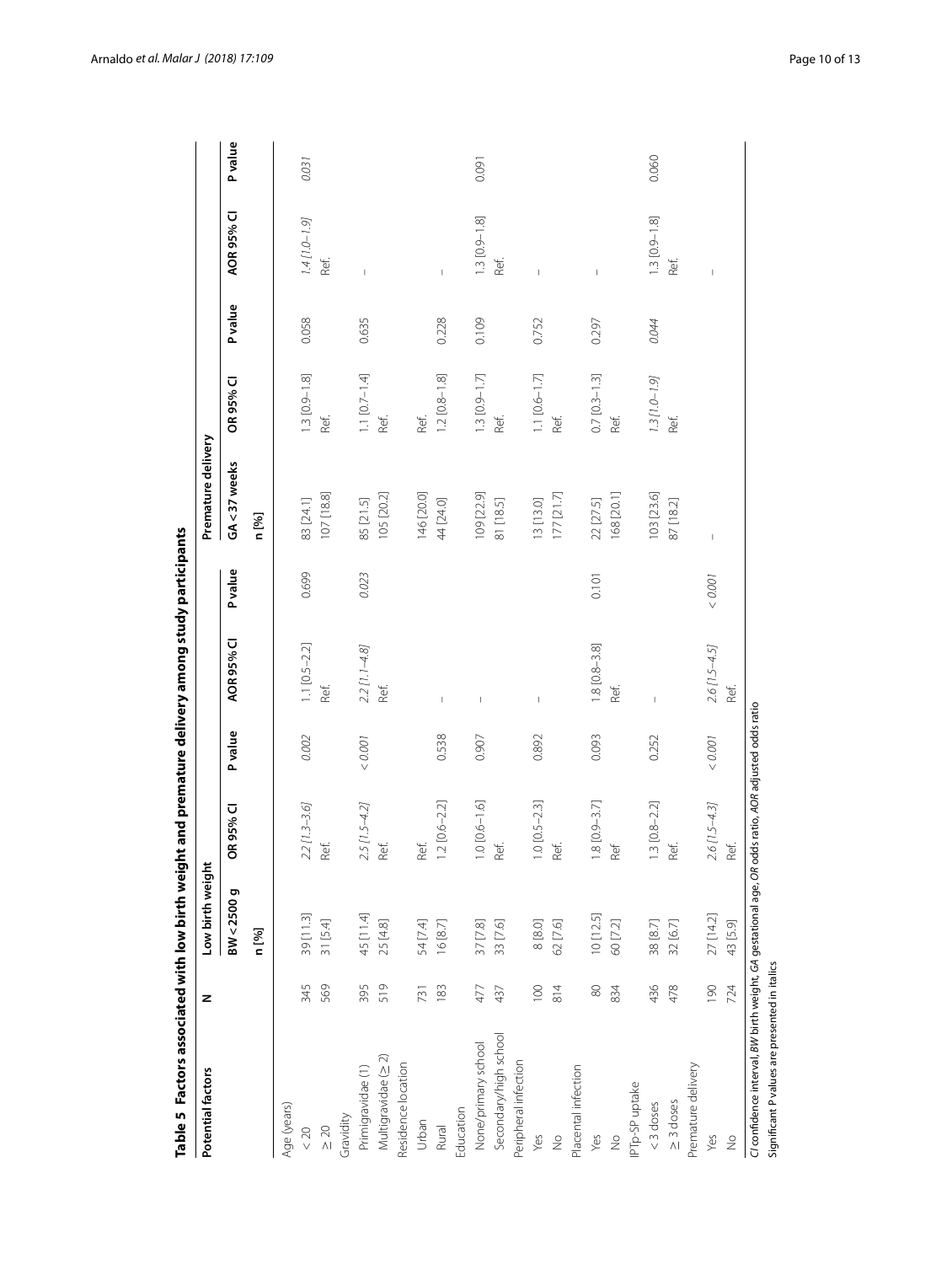coverage of the recommended dosing among pregnant women.

The prevalence of maternal *P. falciparum* infection at delivery (defned as peripheral or placental infection) was 16.8%, considerably lower than that of 23.2% reported in the neighbor district of Manhiça in 2009 [[40\]](#page-12-8), but is higher than the 6% reported among delivering women in the same area in 2012  $[41]$ . In other African countries with stable transmission, the prevalence of infection at delivery ranged from 8.1 to  $57.8\%$  [\[42](#page-12-10)-45]. The major factor associated with infection at delivery in this study was living in rural areas. Rural villages in the area are at higher proximity to irrigation systems, which may provide additional breeding sites for mosquitoes increasing the overall risk of infection. In addition, IPTp-SP uptake is also lower in rural villages (associated with non-institutional deliveries) in concordance with other studies in Mozambique [\[46](#page-12-12)] and SSA [[47](#page-12-13), [48\]](#page-12-14).

Although the effect of  $\geq$  3 doses of IPTp-SP in reducing maternal malaria infection at delivery was non-significant, there was a trend of decreasing parasite densities with increasing number of IPTp doses indicating a beneft of higher IPTp-SP uptake on reducing parasite density [[34,](#page-12-3) [49](#page-12-15)].

Women at their frst pregnancy and at younger age (<20 years) were more likely to be infected at delivery, present higher parasite densities, and give birth to LBW and pre-term infants, compared to multigravidae and older women, respectively, confrming higher susceptibility to MiP and related adverse efects due to inadequate pregnancy-associated immunity [[7](#page-11-6), [50–](#page-12-16)[53\]](#page-12-17). Moreover, young mothers may represent a particularly disadvantaged risk group characterized by low socioeconomic status and level of education, which may have an infuence on health-related behavior [[54\]](#page-12-18). Therefore, higher efforts to improve uptake of IPTp in this risk group should be stressed.

The majority of infections at delivery were sub-microscopic and asymptomatic (76.5%), which supports a role of asymptomatic pregnant women as malaria reservoir of infection and in contributing to the maintenance of malaria transmission [[55](#page-12-19), [56\]](#page-12-20) (although gametocyte carriage in pregnant women should be measured to confrm this hypothesis). Sub-microscopic infections during pregnancy may have an harmful efect on the pregnant women and to the developing fetus [[44,](#page-12-21) [57\]](#page-12-22), however no association between infection and adverse pregnancy outcomes was observed. Although the study may have been unpowered to fnd signifcant associations in this regard, it is also well known that SP resistance affect IPTp-SP efficacy and thus, prevalence of sextuple mutated parasites in the study area should be evaluated [[58,](#page-12-23) [59](#page-12-24)].

Placental malaria is associated with maternal and neonatal adverse outcomes in pregnancy  $[4, 5]$  $[4, 5]$  $[4, 5]$  $[4, 5]$ . The proportion of placental infections by histology was 8.8%, the majority being past infections. The presence of PM was not correlated with peripheral infections, while similar results have been reported in other studies [[52,](#page-12-25) [60](#page-12-26)].

Although IPTp-SP coverage may have been overestimated since the representation of the rural population in the study is lower than that in the general population of the district, and rural women are those at higher risk of low IPTp-SP uptake, the main strengths of this study was the enrollment of women in the community and health facilities including those with non-institutional deliveries, which allowed us to accurately investigate the factors afecting IPTp uptake under routine circumstances in women with diferent access to health facilities and thus to IPTp-SP.

# **Conclusion**

In conclusion, the study reports a IPTp-SP coverage for two and≥3 doses of IPTp-SP higher than estimates from a HH survey in the same province, but still far below the national target of 80% coverage of≥3 doses. Ongoing and new campaigns aiming to increase the use of malaria prevention strategies during pregnancy should particularly target rural populations, increasing IPTp knowledge, stimulate early visits to ANC and, importantly, improving access to health services and the quality of the services provided.

# **Additional fle**

<span id="page-10-0"></span>**[Additional fle](https://doi.org/10.1186/s12936-018-2255-z) 1: Table S1.** Characteristics of the study population by delivering place and associations with non-institutional delivery.

### **Abbreviations**

ANC: antenatal care visit; DOT: directly observed treatment; HDSS: health and demographic surveillance system; HH: household; IPTp: intermittent preventive treatment for pregnant women; ITN: insecticide-treated net; LBW: low birth weight; MiP: malaria in pregnancy; SP: sulfadoxine–pyrimethamine; SSA: sub-Saharan Africa.

### **Authors' contributions**

Conceived and designed the experiments: PA, ERV, SE, LK and ARU. Performed the experiments: PA, ERV, PG, DC, JL, CS and BR. Analysed the data: PA, SE, ARU. Contributed reagents/data collection/materials/analysis tools: PA, ERV, PG, DC, JL, CS, BR, SE, ARU. Wrote the paper: PA, SE, ARU. All authors read and approved the fnal manuscript.

#### **Author details**

<sup>1</sup> Department of Biomedical Sciences, Institute of Tropical Medicine Antwerp, Antwerp, Belgium. 2 Plataforma de Parasitologia Molecular, Instituto Nacional de Saúde, Maputo, Mozambique.<sup>3</sup> University of Antwerp, Antwerp, Belgium.

#### **Acknowledgements**

We sincerely thank the study participants for their cooperation and willingness to participate in this study, all staff of Chókwè Rural Hospital, Centro de Saúde do Terceiro Bairro, Centro de Saúde de Conhane, Centro de Saúde de Liónde included in the study, and district authorities of Chókwè province. Special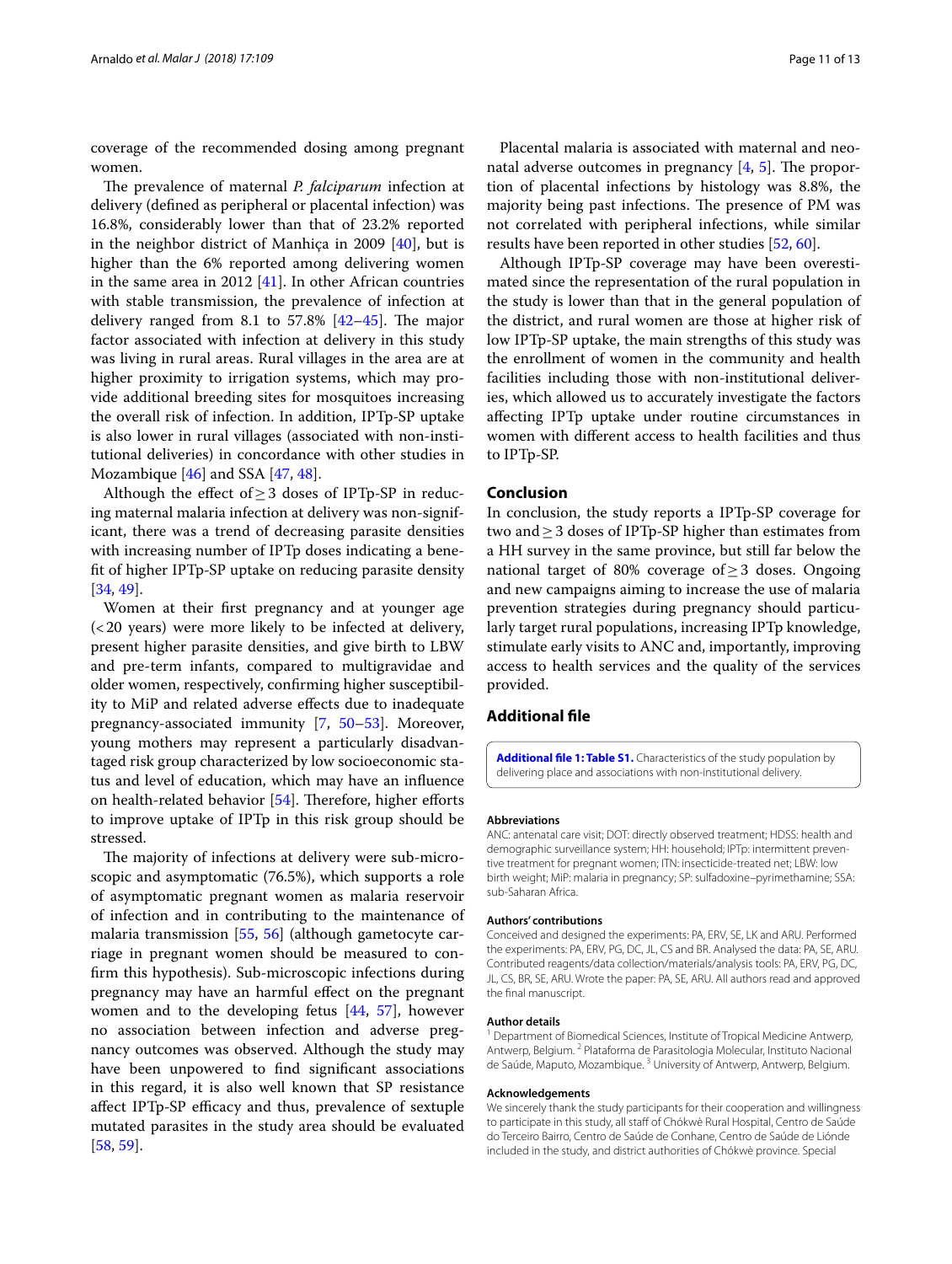thanks to the members of the study team, especially Olga Manuel Ngoque, Milton Muthombene, Pedro Baloi, Aristides Cabral Nhanala, Narciso Ngalambe, Katia Neves, Dulcídia Monteiro, Carlos Luís Ubice, Noe Abel Chaúque, Santos Declércio, Pedro Nuvunga, Alfredo Macuacua, Sinóida Cuinica, Kátia Camilo and João Landí Duane for their help with data collection, specimen processing, database setup and data entry. We acknowledge the support of the Chókwè Health Research and Training Centre (CITSC) and "Laboratório de histologia da Faculdade de Medicina" of Maputo Central Hospital.

### **Competing interests**

The authors declare that they have no competing interests.

### **Availability of data and materials**

The datasets generated and analysed during the current study are not publicly available because it contains personal participant information, but are available from the corresponding author on reasonable request.

### **Consent for publication**

Not applicable.

### **Ethics approval and consent to participate**

This study was approved by the National Bioethics Committees of Mozambique (CNBS)(IRB00002657), the Institute of Tropical Medicine in Antwerp (ITM) Institutional Review Board (IRBAB/ac/059) and the University of Antwerp (IRB-B300201421228). All procedures were carried out in accordance with the Helsinki Declaration as revised in 2013. Administrative approval to conduct the study was obtained from the local health facilities and the Ministry of Health of Mozambique. Informed consent was obtained at recruitment from all study participants or their representatives.

### **Funding**

The study was funded by the Flemish International Cooperation Agency under the BICMINS project ITM-INS and Fundo Nacional de Investigação of Mozambique. PA holds a BICMINS Ph.D. scholarship.

### **Publisher's Note**

Springer Nature remains neutral with regard to jurisdictional claims in published maps and institutional afliations.

Received: 9 November 2017 Accepted: 3 March 2018 Published online: 12 March 2018

#### **References**

- <span id="page-11-0"></span>1. Diagana TT. Supporting malaria elimination with 21st century antimalarial agent drug discovery. Drug Discov Today. 2015;20:1265–70.
- <span id="page-11-1"></span>2. World Health Organization. World malaria report 2016. Geneva: World Health Organization; 2016.
- <span id="page-11-2"></span>3. Dellicour S, Tatem AJ, Guerra CA, Snow RW, Ter Kuile FO. Quantifying the number of pregnancies at risk of malaria in 2007: a demographic study. PLoS Med. 2010;7:e1000221.
- <span id="page-11-3"></span>4. Eisele TP, Larsen DA, Anglewicz PA, Keating J, Yukich J, Bennett A, et al. Malaria prevention in pregnancy, birthweight, and neonatal mortality: a meta-analysis of 32 national cross-sectional datasets in Africa. Lancet Infect Dis. 2012;12:942–9.
- <span id="page-11-4"></span>5. Menéndez C, Bardají A, Sigauque B, Sanz S, Aponte JJ, Mabunda S, et al. Malaria prevention with IPTp during pregnancy reduces neonatal mortality. PLoS ONE. 2010;5:e9438.
- <span id="page-11-5"></span>6. Ayres Pereira M, Mandel Clausen T, Pehrson C, Mao Y, Resende M, Daugaard M, et al. Placental sequestration of *Plasmodium falciparum* malaria parasites is mediated by the interaction between VAR2CSA and chondroitin sulfate a on syndecan-1. PLoS Pathog. 2016;12:e1005831.
- <span id="page-11-6"></span>7. Rogerson SJ, Hviid L, Taylor DW, Rogerson SJ, Hviid L, Dufy PE, et al. Malaria in pregnancy: pathogenesis and immunity malaria in pregnancy: pathogenesis and immunity. Lancet Infect Dis. 2007;7:105–17.
- <span id="page-11-7"></span>8. WHO. Updated WHO policy recommendation: intermittent preventive treatment of malaria in pregnancy using sulfadoxine–pyrimethamine (IPTp-SP). Geneva: World Health Organization; 2013 [rev. January 2014].

http://www.who.int/malaria/publications/atoz/policy\_brief\_iptp\_sp\_pol[icy\\_recommendation/en/](http://www.who.int/malaria/publications/atoz/policy_brief_iptp_sp_policy_recommendation/en/). Accessed 3 Oct 2017.

- <span id="page-11-8"></span>9. Van Eijk AM, Hill J, Alegana VA, Kirui V, Gething PW, ter Kuile FO, et al. Coverage of malaria protection in pregnant women in sub-Saharan Africa: a synthesis and analysis of national survey data. Lancet Infect Dis. 2011;11:190–207.
- <span id="page-11-9"></span>10. Andrews KG, Lynch M, Eckert E, Gutman J. Missed opportunities to deliver intermittent preventive treatment for malaria to pregnant women 2003–2013: a systematic analysis of 58 household surveys in sub-Saharan Africa. Malar J. 2015;14:521.
- <span id="page-11-10"></span>11. Florey L. Preventing malaria during pregnancy in sub-Saharan Africa: determinants of efective IPTp delivery. DHS Analytical Studies No. 39. 2013. p. 1–59.
- <span id="page-11-11"></span>12. Thiam S, Kimotho V, Gatonga P. Why are IPTp coverage targets so elusive in sub-Saharan Africa? A systematic review of health system barriers. Malar J. 2013;12:353.
- 13. Hill J, Hoyt J, van Eijk AM, D'Mello-Guyett L, ter Kuile FO, Steketee R, et al. Factors affecting the delivery, access, and use of interventions to prevent malaria in pregnancy in sub-Saharan Africa: a systematic review and meta-analysis. PLoS Med. 2013;10:e1001488.
- <span id="page-11-12"></span>14. Sangaré LR, Stergachis A, Brentlinger PE, Richardson BA, Staedke SG, Kiwuwa MS, et al. Determinants of use of intermittent preventive treatment of malaria in pregnancy: Jinja, Uganda. PLoS ONE. 2010;5:e15066.
- <span id="page-11-13"></span>15. Salomão C, Sacarlal J, Gudo ES. Assessment of coverage of preventive treatment and insecticide-treated mosquito nets in pregnant women attending antenatal care services in 11 districts in Mozambique in 2011: the critical role of supply chain. Malar J. 2017;16:223.
- <span id="page-11-14"></span>16. Simkhada B, Van Teijlingen ER, Porter M, Simkhada P. Factors afecting the utilization of antenatal care in developing countries: systematic review of the literature. J Adv Nurs. 2008;61:244–60.
- <span id="page-11-15"></span>17. Agadjanian V, Yao J, Hayford SR. Place, time and experience: barriers to universalization of institutional child delivery in rural Mozambique. Int Perspect Sex Reprod Health. 2016;42:21–31.
- <span id="page-11-16"></span>18. Ministério da Saúde (MISAU) IN de E (INE) e II (ICFI). Inquérito Demográfco e de Saúde 2011. Calverton: MISAU, INE e ICFI; 2012. p. 1–38.
- <span id="page-11-17"></span>19. Statistical yearbook 2016—Mozambique. National Statistic Institute; 2016.
- <span id="page-11-18"></span>20. MISAU. Ministério da Saúde. Programa Nacional de Controlo da Malária. Normas de manejo dos casos de malária em Moçambique. 2006.
- <span id="page-11-19"></span>21. PNCM. Relatório Anual do Programa Nacional de Controlo da Malária. Maputo: Direcção Nacional de Saúde Pública; 2015.
- <span id="page-11-20"></span>22. Ministério da Saúde (MISAU), Instituto Nacional de Estatística (INE) II. Inquérito de Indicadores de Imunização, Malária e HIV/SIDA em Moçambique 2015. Maputo, Moçambique. Rockville: INS, INE e ICF International.
- <span id="page-11-22"></span><span id="page-11-21"></span>23. Instituto Nacional de Estatística. Estatísticas do Distrito de Chókwè. 2010. 24. WHO. Consolidated guidelines on the use of antiretroviral drugs for treating and preventing HIV infection: recommendations for a public health
- approach. 2nd ed. Geneva: World Health Organization; 2016. [http://www.](http://www.who.int/hiv/pub/arv/arv-2016/en/) [who.int/hiv/pub/arv/arv-2016/en/](http://www.who.int/hiv/pub/arv/arv-2016/en/). Accessed 3 Oct 2017.
- <span id="page-11-23"></span>25. Ballard JL, Khoury JC, Wedig K, Wang L, Eilers-Walsman BL, Lipp R. New Ballard Score, expanded to include extremely premature infants. J Pediatr. 1991;119:417–23.
- <span id="page-11-24"></span>26. Ministério da Saúde (MISAU). Manual Diagnóstico Laboratorial da Malária. Programa Nacional de Controlo da Malária. Maputo: Ministério da Saúde; 2011.
- <span id="page-11-25"></span>27. Hofmann N, Mwingira F, Shekalaghe S, Robinson LJ. Ultra-sensitive detection of Plasmodium falciparum by amplification of multi-copy subtelomeric targets. PLoS Med. 2015;12:e1001788.
- <span id="page-11-26"></span>28. Ordi J, Ismail MR, Ventura PJ, Kahigwa E, Hirt R, Cardesa A, et al. Massive chronic intervillositis of the placenta associated with malaria infection. Am J Surg Pathol. 1998;22:1006–11.
- <span id="page-11-27"></span>29. Muehlenbachs A, Fried M, McGready R, Harrington WE, Mutabingwa TK, Nosten F, et al. A novel histological grading scheme for placental malaria applied in areas of high and low malaria transmission. J Infect Dis. 2010;202:1608–16.
- <span id="page-11-28"></span>30. Ministério da Saúde. Plano Estratégico do Sector da Saúde PESS 2014–2019. 2013. p. 156.
- <span id="page-11-29"></span>31. Agarwal K, Alonso P, Chico RM, Coleman J, Dellicour S, Hill J, et al. Global call to action to scale-up coverage of intermittent preventive treatment of malaria in pregnancy: seminar report. Malar J. 2015;14:206.